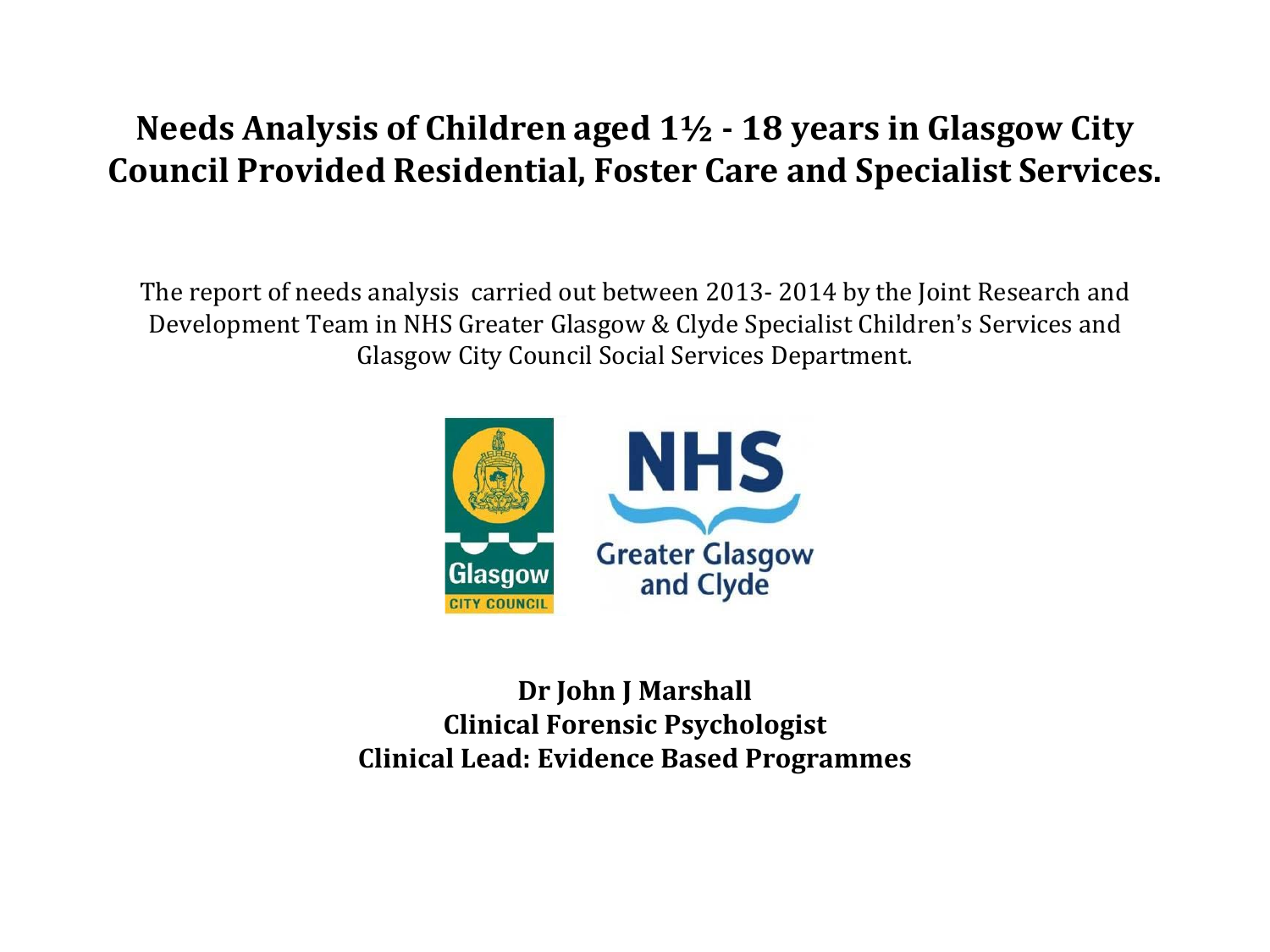# **Part 1:**

Presenting the needs of young people (as rated by their carers) in foster care services as provided by Glasgow City Council**.**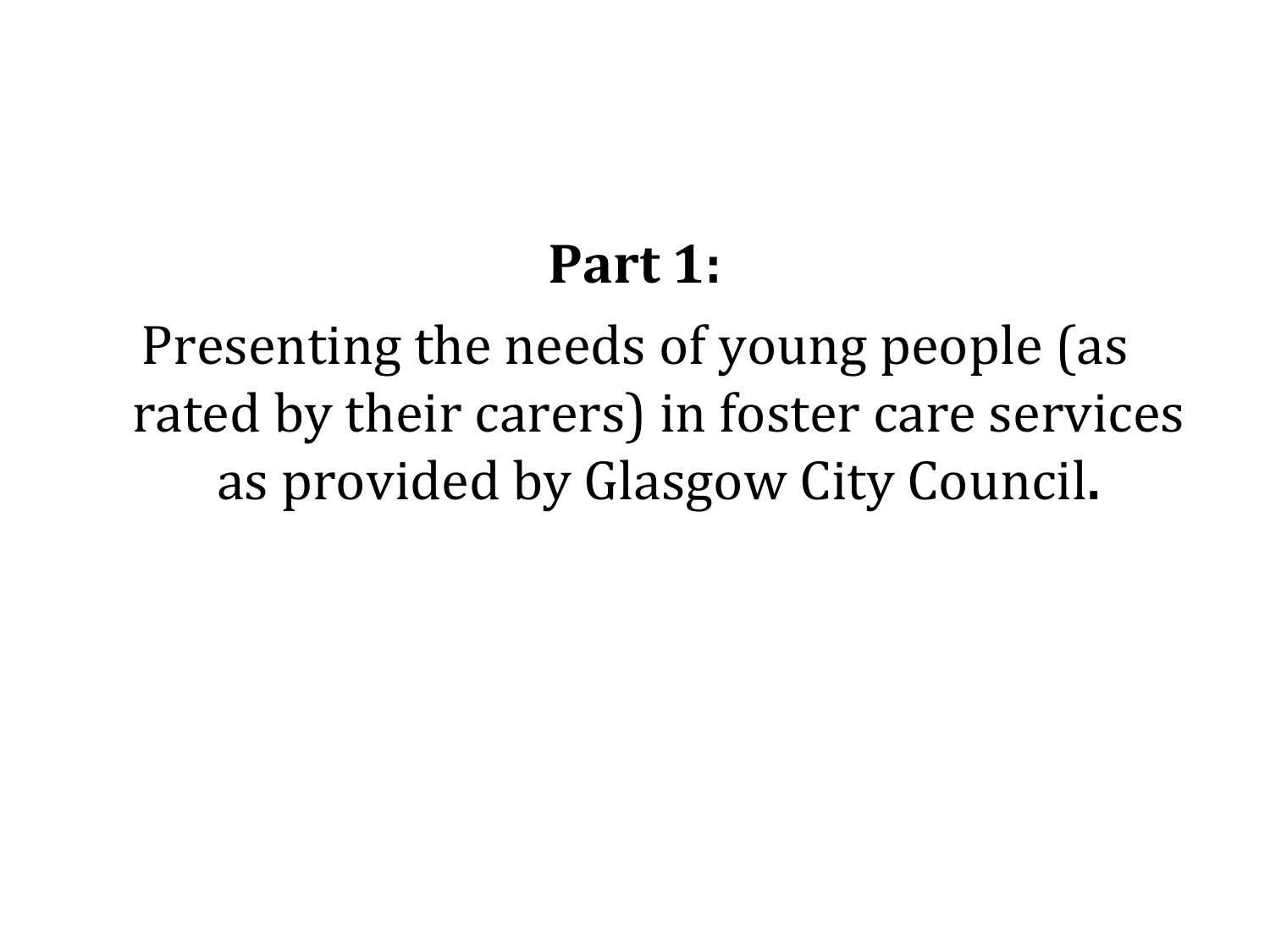## **Needs Analysis of young people in Glasgow City Council foster care services**

In May 2013, a needs analysis of all young people aged 1½ - 18 years in local authority foster care services commenced.

A range of psychometric assessments were delivered:

- 1. Child Behaviour Checklist (Achenbach, 2001).
- 3. Relationship Problems Questionnaire (Minnis et al, 2013).

Analysis presented here is based on 646 young people aged between 1½ -<br>17 years.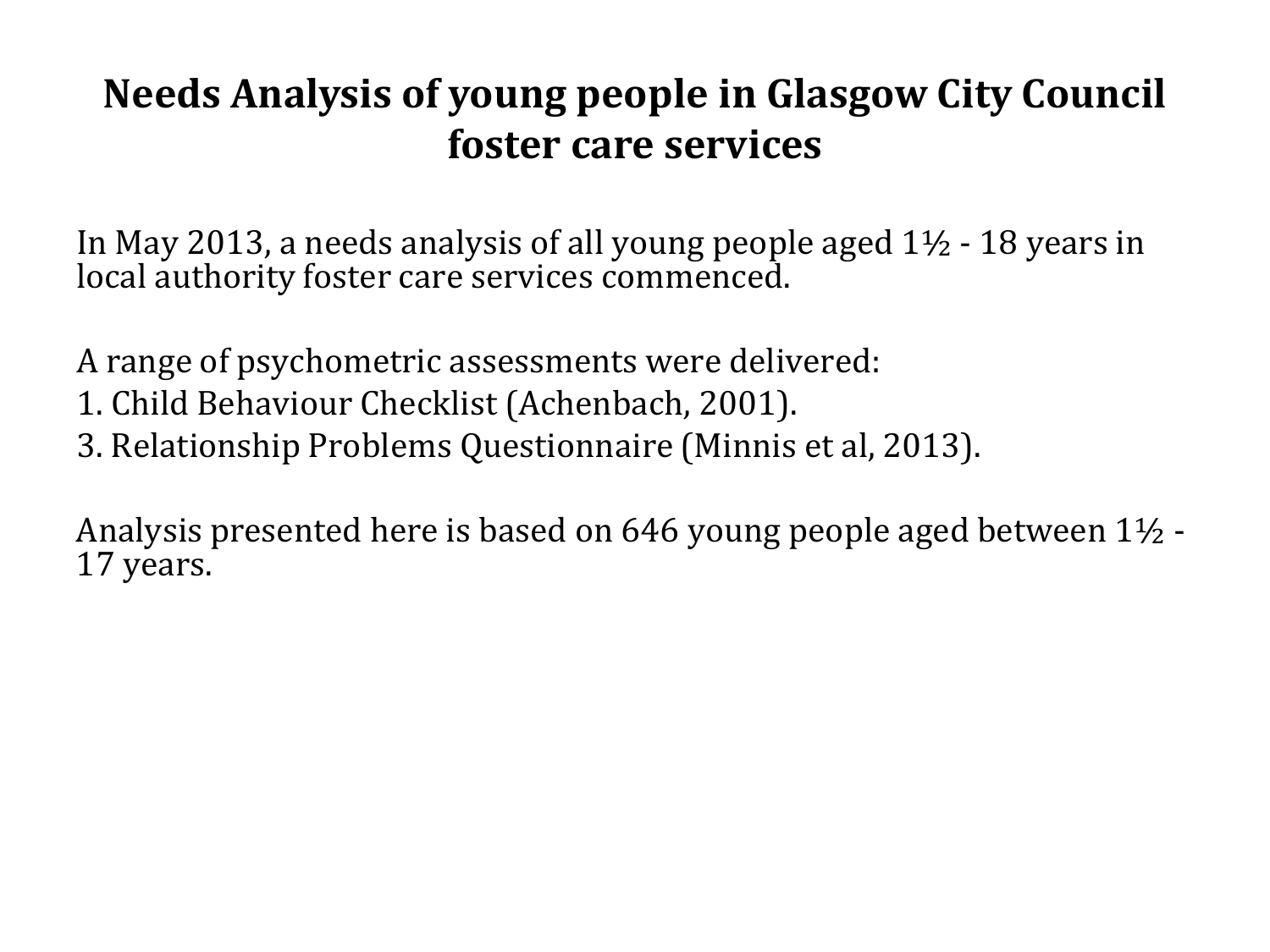Young people aged 1½ - 18 years in Glasgow City Council Foster Care

Services with and without areas of concern on the CBCL

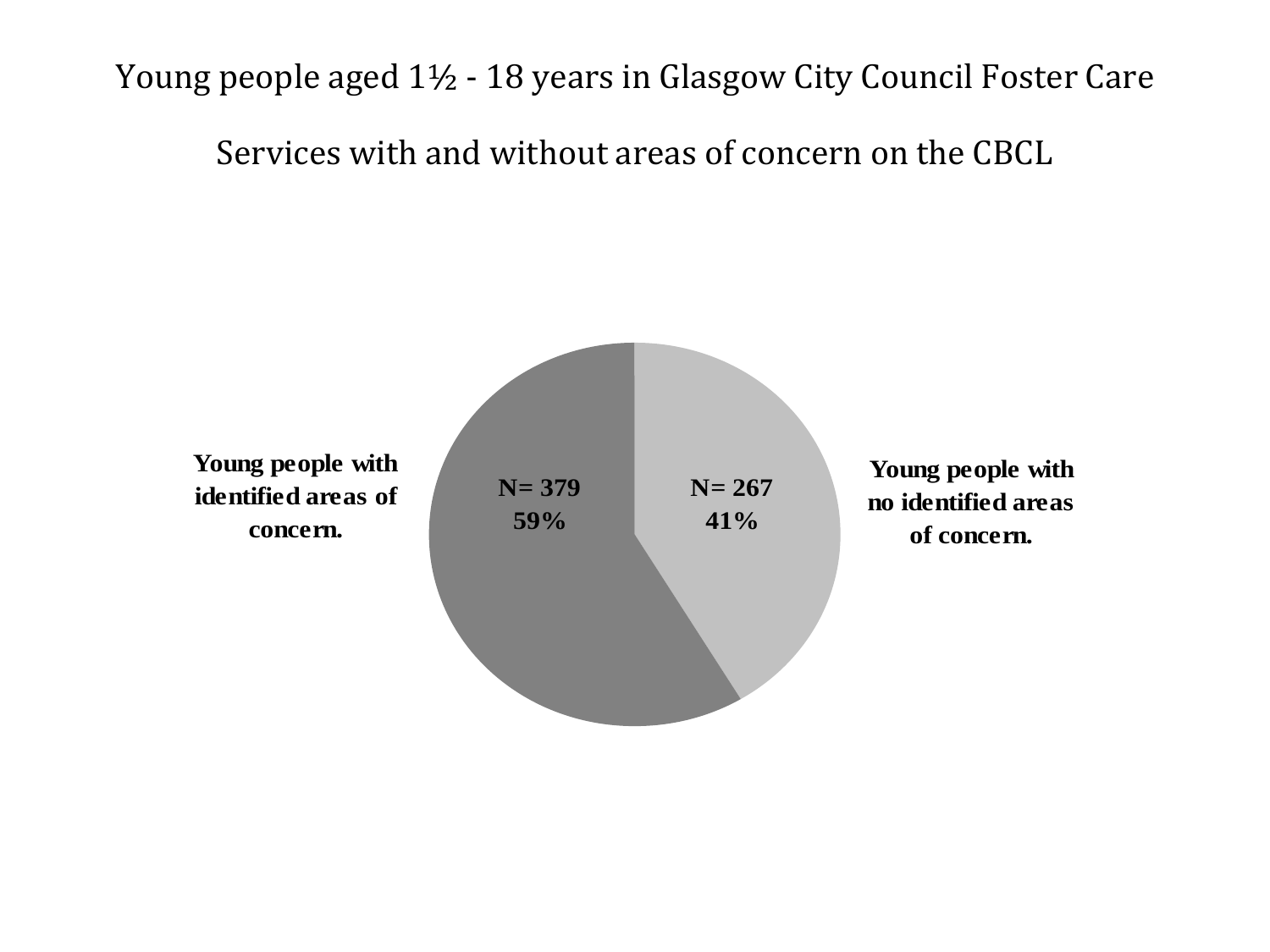#### Data for young people in foster care **aged 6 - 17 years old**

#### Table showing the number and percentage of *syndrome* orientated scales on the CBCL in which young people aged 6 - 17 years received a concerning score

| <b>Area on CBCL - Syndrome Orientated Scales</b>                                                                                                                                             |     | <b>Concerning Score</b> |
|----------------------------------------------------------------------------------------------------------------------------------------------------------------------------------------------|-----|-------------------------|
|                                                                                                                                                                                              |     | $\frac{0}{0}$           |
| <b>Main Scales</b>                                                                                                                                                                           |     |                         |
| <b>Total Problems</b>                                                                                                                                                                        | 204 | 39%                     |
| Combination across; attention problems, social problems, thought problems, aggressive behaviour,<br>rule breaking behaviour, withdrawn/depressed, anxious/depressed $\&$ somatic complaints. |     |                         |
| <b>Externalising Problems</b>                                                                                                                                                                | 197 | 38%                     |
| Combination across aggressive behaviour and rule breaking behaviour.                                                                                                                         |     |                         |
| <b>Internalising Problems</b>                                                                                                                                                                | 112 | 21%                     |
| Combination across withdrawn/depressed, anxious/depressed $\&$ somatic complaints.                                                                                                           |     |                         |
| <b>Sub Scales</b>                                                                                                                                                                            |     |                         |
| <b>Attention Problems</b>                                                                                                                                                                    | 151 | 29%                     |
| Difficulty concentration, inattentive, daydreams, fails to finish tasks, can't sit still.                                                                                                    |     |                         |
| <b>Social Problems</b>                                                                                                                                                                       | 137 | 26%                     |
| Doesn't get along with/not liked by other kids, easily jealous, feels others are out to get them, too                                                                                        |     |                         |
| dependent-clings to adults, teased a lot.                                                                                                                                                    |     |                         |
| <b>Aggressive Behaviour</b>                                                                                                                                                                  | 125 | 24%                     |
| Argues, demands attention, destroys own & others things, disobeys, fights, attacks, screams,                                                                                                 |     |                         |
| stubborn, mood changes, sulks, suspicious, teases, has temper, threatens.                                                                                                                    |     |                         |
| <b>Rule Breaking Behaviour</b>                                                                                                                                                               | 123 | 23%                     |
| Drinks alcohol, not guilty, breaks rules, bad friends, lies, cheats, prefers older children, runs away,                                                                                      |     |                         |
| steals, thinks about sex, uses drugs, vandalises, truants.                                                                                                                                   |     |                         |
| <b>Thought Problems</b>                                                                                                                                                                      | 114 | 22%                     |
| Can't get mind of certain thoughts, nervous movements, picks skin or other body parts, strange                                                                                               |     |                         |
| behaviour or ideas, stores up things they don't need.                                                                                                                                        | 77  | 15%                     |
| <b>Withdrawn/Depressed</b>                                                                                                                                                                   |     |                         |
| Enjoys little, prefers to be alone, won't talk, secretive, shy, lacks energy, sad, withdrawn.                                                                                                |     |                         |
| <b>Anxious/Depressed</b>                                                                                                                                                                     | 65  | 12%                     |
| Cries, has fears, fears school, fears will do bad, has to be perfect, unloved, worthless, nervous,                                                                                           |     |                         |
| fearful, guilty, self conscious, talks about suicide, worries.                                                                                                                               |     | 5%                      |
| <b>Somatic Complaints</b>                                                                                                                                                                    | 24  |                         |
| Nightmares, constipated, dizzy, tired, aches, headaches, nausea, eye problems, skin problems,                                                                                                |     |                         |
| stomach-aches, vomiting.                                                                                                                                                                     |     |                         |

#### Graph showing the number of young people aged 6 - 17 year's scoring of concern in up to 8 of the *syndrome* scales

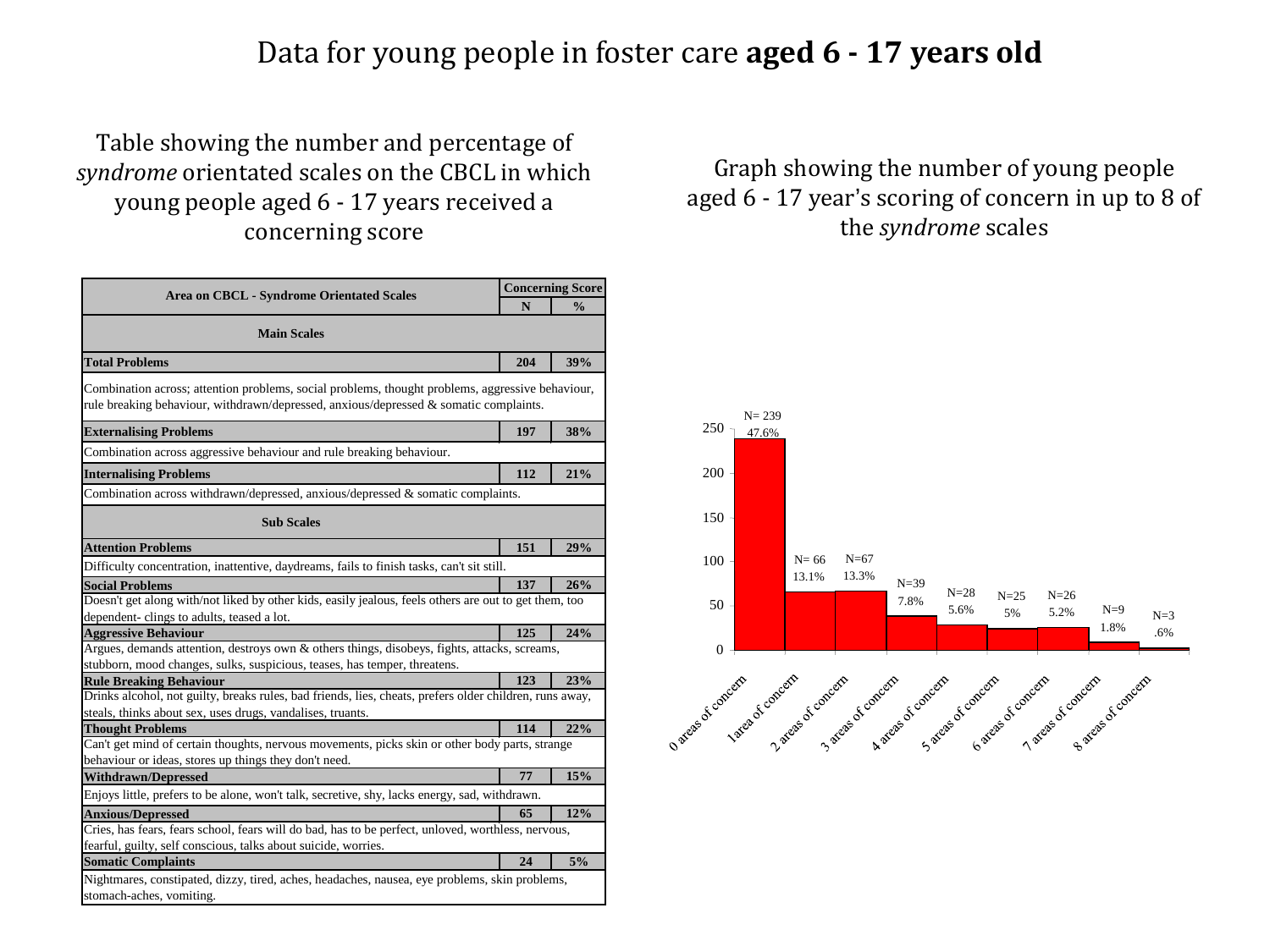#### Data for young people in foster care **aged 6 - 17 years old**

#### Table showing the number and percentage of *DSM- orientated* scales on the CBCL in which young people aged 6 - 17 received a concerning score**.**

| <b>Area on CBCL - Diagnosis Orientated Scales</b>                                                                                                        |     | <b>Concerning Score</b> |
|----------------------------------------------------------------------------------------------------------------------------------------------------------|-----|-------------------------|
| Areas comprise of items identified by experts as very consistent with diagnostic<br>categories                                                           | N   | $\frac{0}{0}$           |
| <b>Conduct Problems</b>                                                                                                                                  | 164 | 31%                     |
| Mean, attacks, bad friends, truants, vandalises, steals, breaks rules, no guilt, swears, lies, cheats.                                                   |     |                         |
| <b>Attention Deficit Hyperactivity Problems</b>                                                                                                          | 139 | 27%                     |
| Fails to finish tasks, difficulty concentrating, can't sit still, impulsive, inattentive, talks too much.                                                |     |                         |
| <b>Anxiety Problems</b>                                                                                                                                  | 92  | 18%                     |
| Dependent on adults, fears schools, nervous, fearful, worries.                                                                                           |     |                         |
| <b>Post Traumatic Stress Problems</b>                                                                                                                    | 99  | 19%                     |
| Argues, difficulty concentrating, can't get mind off certain thoughts, sad, nervous, fearful, secretive.                                                 |     |                         |
| <b>Sluggish Cognitive Tempo</b>                                                                                                                          | 92  | 18%                     |
| Confused, daydreams, stares, lacks energy.                                                                                                               |     |                         |
| <b>Oppositional Defiant Problems</b>                                                                                                                     | 85  | 16%                     |
| Argues, disobeys at home, disobeys at school, stubborn, has temper.                                                                                      |     |                         |
| <b>Obsessive Compulsive Problems</b>                                                                                                                     | 74  | 14%                     |
| Can't get mid off certain thoughts, fears they will do bad, has to be perfect, feels guilty, repeats<br>certain acts, worries, strange ideas/behaviours. |     |                         |
| <b>Affective Problems</b>                                                                                                                                | 79  | 15%                     |
| Enjoys little, cries, doesn't eat, feels worthless, guilty, tired, sleep problems, under active, sad, harms<br>self, talks about suicide.                |     |                         |
| <b>Somatic Problems</b>                                                                                                                                  | 28  | 5%                      |
| Aches, headaches, nausea, eye problems, stomach aces, vomiting.                                                                                          |     |                         |

Graph showing the number and percentage of *DSM- orientated* scales on the CBCL in which young people aged 6 - 17 received a concerning score**.**

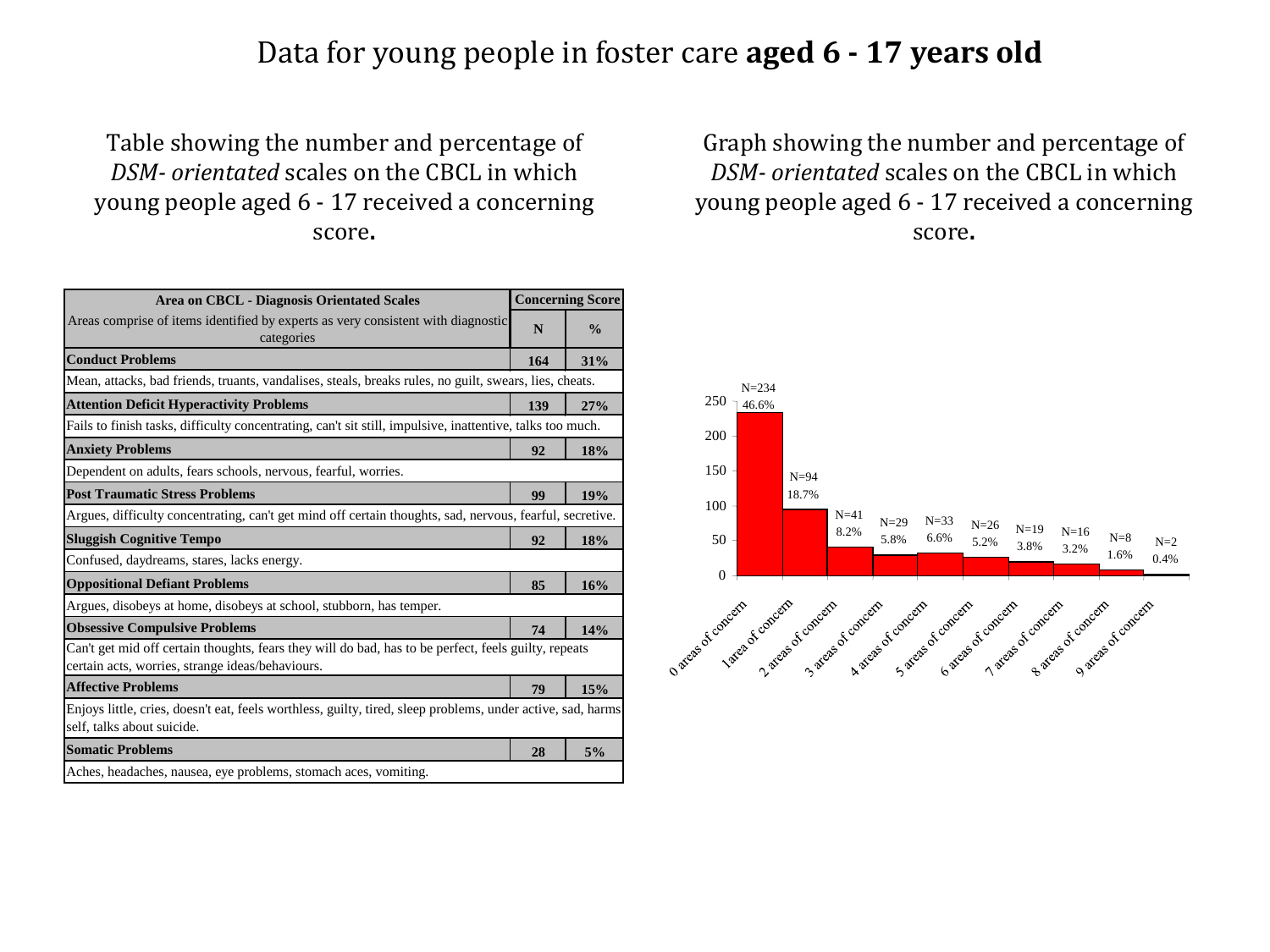#### Data for young people in foster care **aged 6 - 17 years old**

#### Number and percentage of *competence* scales on the CBCL in which young people aged 6 - 17 received a concerning score

| <b>Area on CBCL - Competence Scales</b>                                                   | <b>Concerning Score</b> |               |  |
|-------------------------------------------------------------------------------------------|-------------------------|---------------|--|
|                                                                                           | N                       | $\frac{1}{2}$ |  |
| <b>Activity</b>                                                                           | 130                     | 25%           |  |
| Lack of participation and skill in sports and/or activities                               |                         |               |  |
| <b>School</b>                                                                             | <b>120</b>              | 23%           |  |
| Low average performance at school, attends specialist education, repeated grades.         |                         |               |  |
| <b>Social</b>                                                                             | 104                     | 20%           |  |
| Lack of participation in organisations, low number and frequency of contact with friends. |                         |               |  |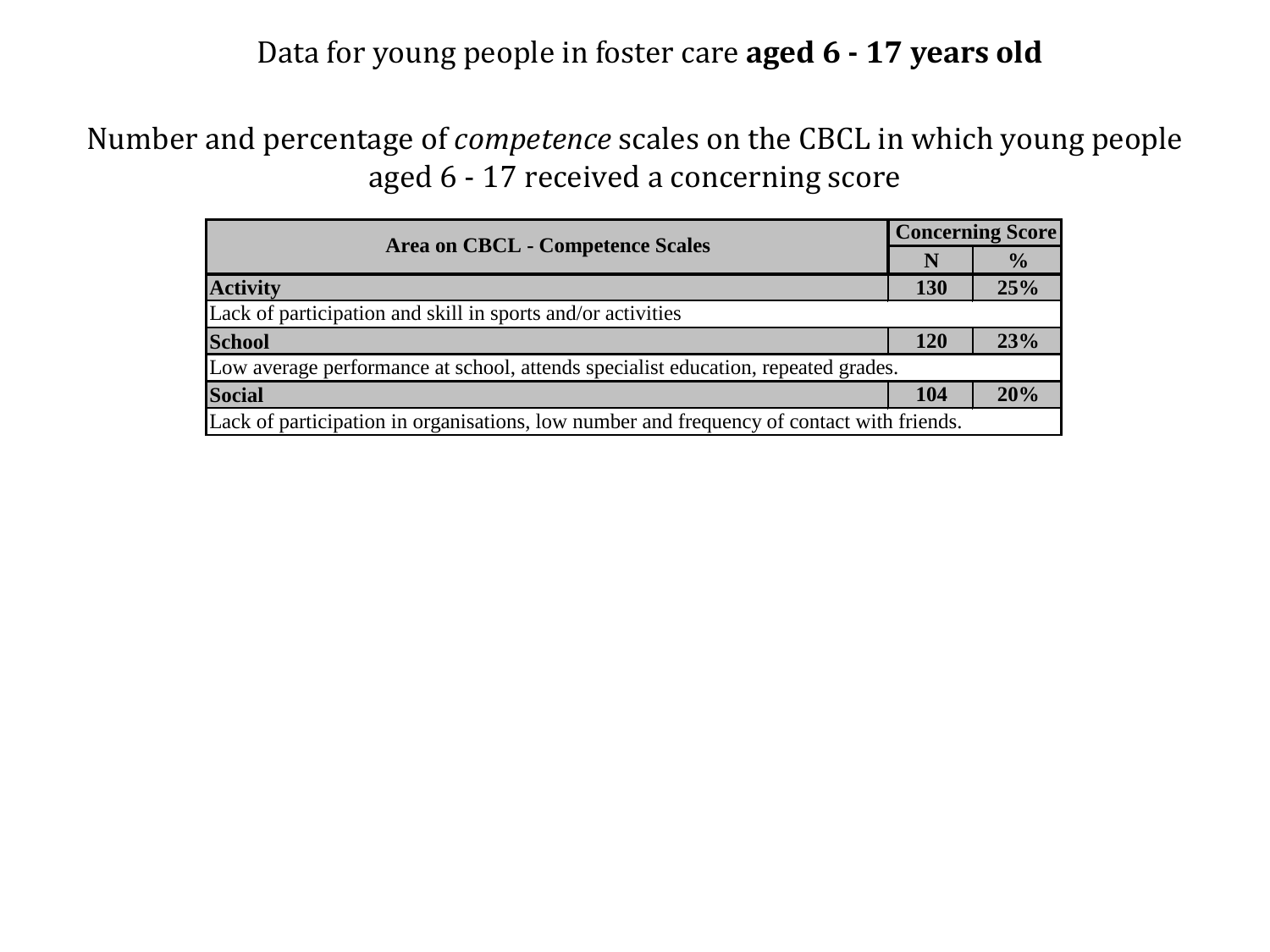#### Data for children in foster care **aged 1½ - 5 years**

#### Table showing number and percentage of *main* scales and *syndrome* orientated scales on the CBCL in which children aged 1½-5 years received a concerning score

| <b>Area on CBCL - Syndrome Orientated Scales</b>                                                                                                                             |    | <b>Concerning Score</b> |
|------------------------------------------------------------------------------------------------------------------------------------------------------------------------------|----|-------------------------|
|                                                                                                                                                                              |    | $\frac{0}{0}$           |
| <b>Main Scales</b>                                                                                                                                                           |    |                         |
| <b>Total Problems</b>                                                                                                                                                        | 51 | 36%                     |
| Combination across; attention problems, emotionally reactive, stress problems, aggressive<br>behaviour, withdrawn, anxious/depressed, somatic complaints and sleep problems. |    |                         |
| <b>Externalising Problems</b>                                                                                                                                                | 52 | 36%                     |
| Combination across attention problems and aggressive behaviour.                                                                                                              |    |                         |
| <b>Internalising Problems</b>                                                                                                                                                | 45 | 31%                     |
| Combination across emotionally reactive, withdrawn/depressed, anxious/depressed & somatic<br>complaints.                                                                     |    |                         |
| <b>Sub Scales</b>                                                                                                                                                            |    |                         |
| <b>Attention Problems</b>                                                                                                                                                    | 49 | 34%                     |
| Can't concentrate, can't sit still, clumsy, quickly shifts tasks, wanders away.                                                                                              |    |                         |
| <b>Emotionally Reactive</b>                                                                                                                                                  | 45 | 31%                     |
| Twitching, shows panic, mood changes, sulks, upset by new situations, whining, worries.                                                                                      |    |                         |
| <b>Stress problems</b>                                                                                                                                                       | 38 | 26%                     |
| Can't concentrate, nausea, nervous, stomach-aches, stubborn, mood changes, sad.                                                                                              |    |                         |
| <b>Aggressive Behaviour</b>                                                                                                                                                  | 34 | 24%                     |
| Can't stand waiting, defiant, demanding, destroys things, disobedient, no guilt, frustrated, fights, hits<br>others, angry moods, attacks, screams, selfish, stubborn.       |    |                         |
| Withdrawn                                                                                                                                                                    | 26 | 18%                     |
| Acts young, avoids eye contact, doesn't answer when people talk to them, refuses to play active<br>games, shows little affection, shows little interest, withdrawn.          |    |                         |
| <b>Anxious/Depressed</b>                                                                                                                                                     | 19 | 13%                     |
| Dependent, upset by seperation, looks unhappy, nervous, self conscious, fearful, sad.                                                                                        |    |                         |
| <b>Somatic Complaints</b>                                                                                                                                                    | 11 | 8%                      |
| Aches, pains, constipated, not eating, headaches, nausea, stomach-aches, too neat.                                                                                           |    |                         |
| <b>Sleep Problems</b>                                                                                                                                                        | 6  | 4%                      |
| Doesn't want to sleep alone, sleep problems, nightmares, resists bedtime, wakes often.                                                                                       |    |                         |

Graph showing the number of children aged 1½-5 years scoring of concern in up to 8 of the *syndrome* scales

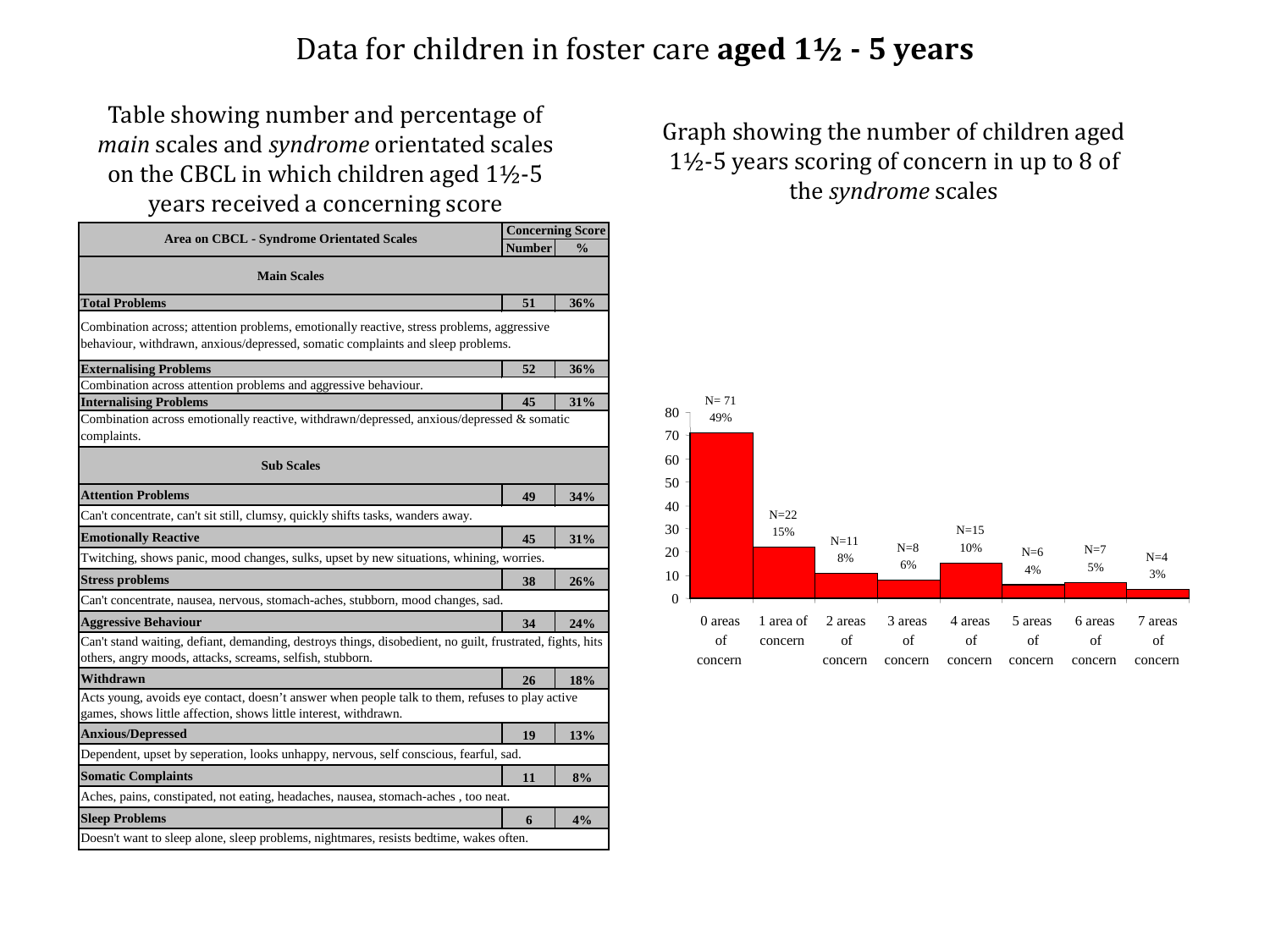#### Data for children in foster care **aged 1½ - 5 years**

#### Table showing the number and percentage of *DSM - orientated* scales on the CBCL in which a child aged 1½-5 received a concerning score

| <b>Area on CBCL - Diagnosis Orientated Scales</b>                                                                                                                                                                                                      |               | <b>Concerning Score</b> |
|--------------------------------------------------------------------------------------------------------------------------------------------------------------------------------------------------------------------------------------------------------|---------------|-------------------------|
| Areas comprise of items identified by experts as very consistent with diagnostic<br>categories                                                                                                                                                         | <b>Number</b> | $\frac{0}{0}$           |
| <b>Pervasive Developmental Problems (DSM orientated)</b>                                                                                                                                                                                               | 47            | 32%                     |
| Afraid to try new things, avoids eye contact, can't stand things out of place, disturbed by change in<br>routine, doesn't answer people, doesn't get along with other children, shows little affection, strange<br>behaviour, upset by new situations. |               |                         |
| <b>Oppositional Defiant Problems (DSM orientated)</b>                                                                                                                                                                                                  | 31            | 22%                     |
| Defiant, disobedient, angry moods, stubborn, temper, uncooperative.                                                                                                                                                                                    |               |                         |
| <b>Attention Deficit Hyperactivity Problems (DSM orientated)</b>                                                                                                                                                                                       | 28            | 19%                     |
| Can't concentrate, can't sit still, can't stand waiting, demanding, gets into everything, quickly shifts<br>activities.                                                                                                                                |               |                         |
| <b>Anxiety Problems (DSM orientated)</b>                                                                                                                                                                                                               | 24            | 17%                     |
| Dependent, doesn't want to sleep alone, doesn't want to leave house, has fears, upset by seperation,<br>nervous, nightmares, shows panic, fearful, worries.                                                                                            |               |                         |
| <b>Affective Problems (DSM orientated)</b>                                                                                                                                                                                                             | 20            | 14%                     |
| Cries, does not eat, sleep problems, looks unhappy, overeats, overtired, little interest in things around<br>them, sleeps less, under active, sad.                                                                                                     |               |                         |

Graph showing the number of children aged 1½-5 years scoring of concern in up to 5 of the *DSM - orientated* scales

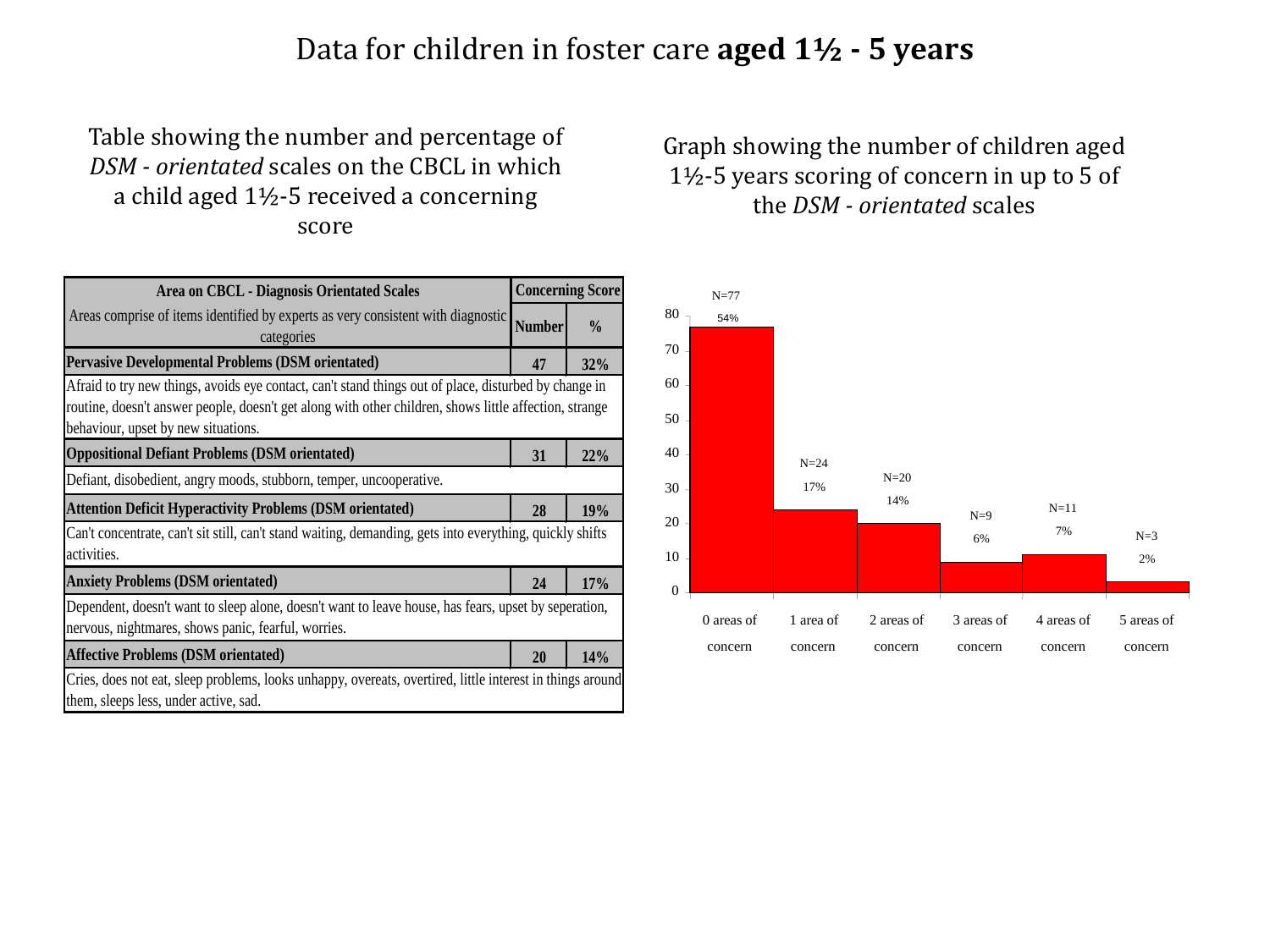Number and percentage of young people *aged 1½ - 17 years* at potential risk and unlikely risk of *clinically significant attachment difficulties*



Results are based on scores collected from the Relationship Problems Questionnaire (Minnis et al., 2013).

A total score of 7 or more is indicative of clinically significant attachment difficulties.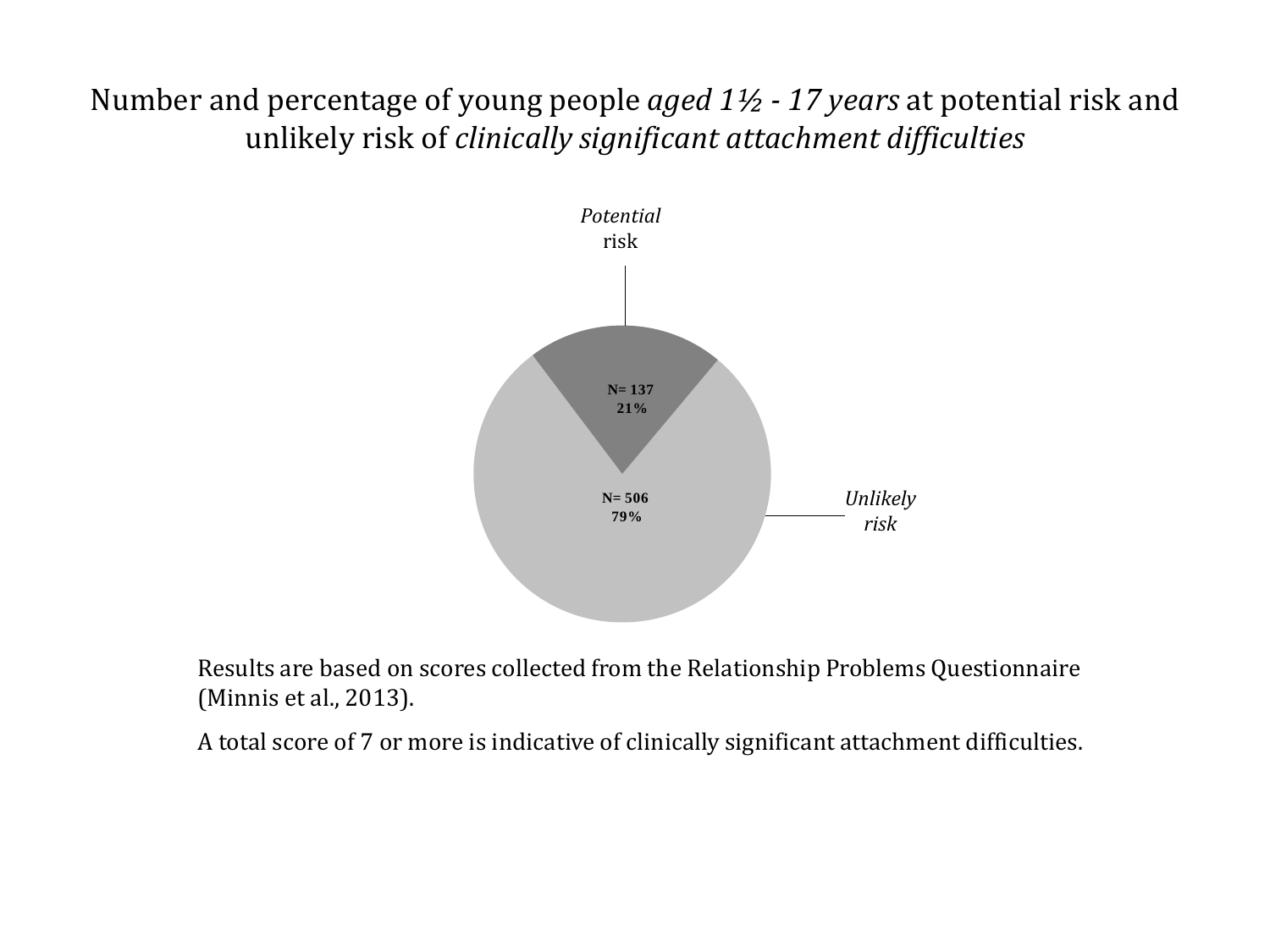Number and percentage of young people aged *6 - 17 years* at potential risk and unlikely risk of *Autism Spectrum Disorder (ASD)*



Results are based on a paper by Biederman et al., (2010) which found that an aggregate t- score of ≥195 across the withdrawn/depressed, social problems and thought problem areas of the CBCL correctly predicted a diagnoses of ASD in 78% of cases, from a sample of N= 127.

The pie chart shows young people with this specified cumulative score being labelled as 'potential diagnosis of ASD', and those not attaining this score as an 'unlikely diagnosis of ASD'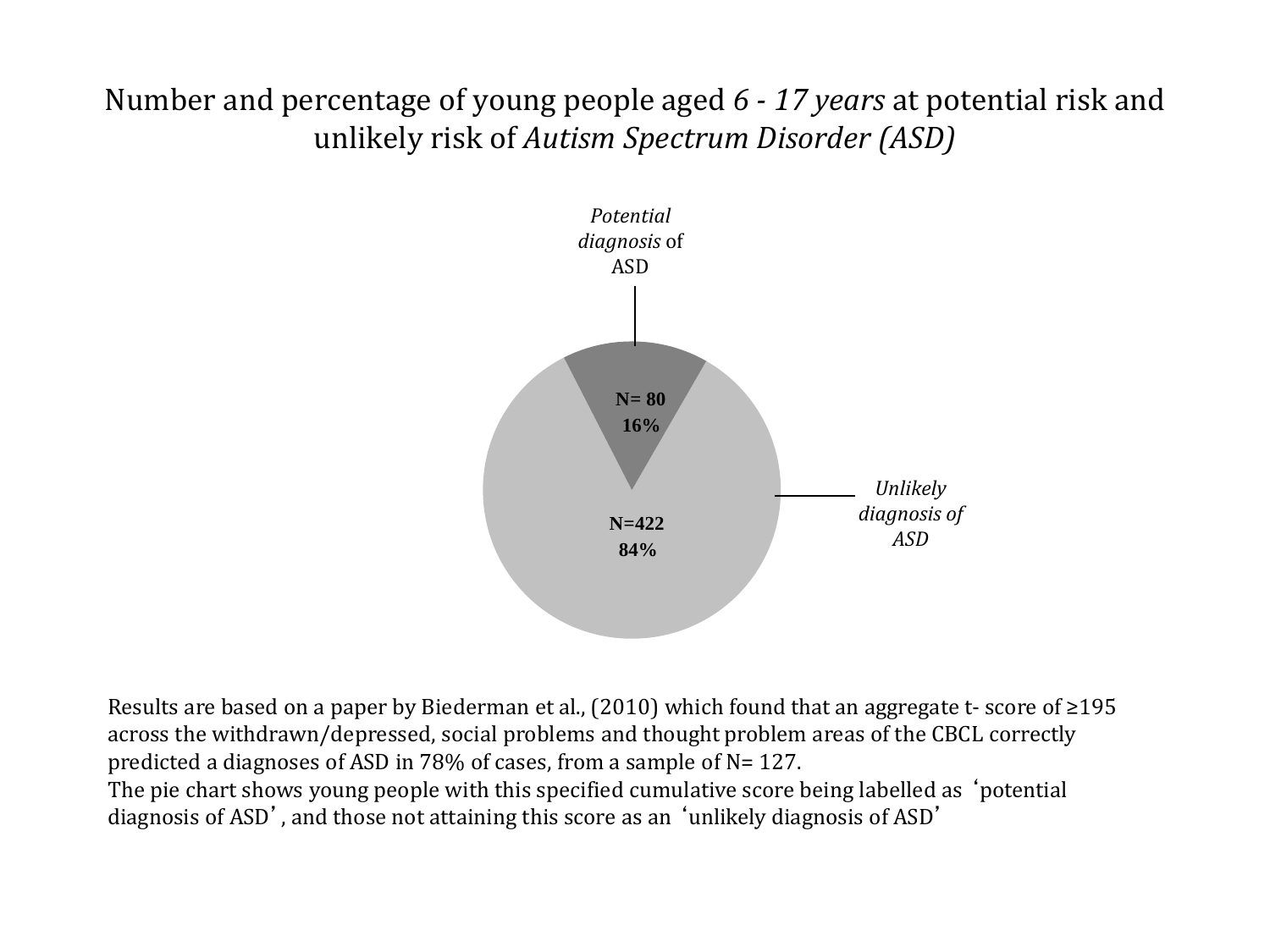# **Part 2:**

Modelling evidence based service development based on the needs of young people in foster care services as provided by Glasgow City Council.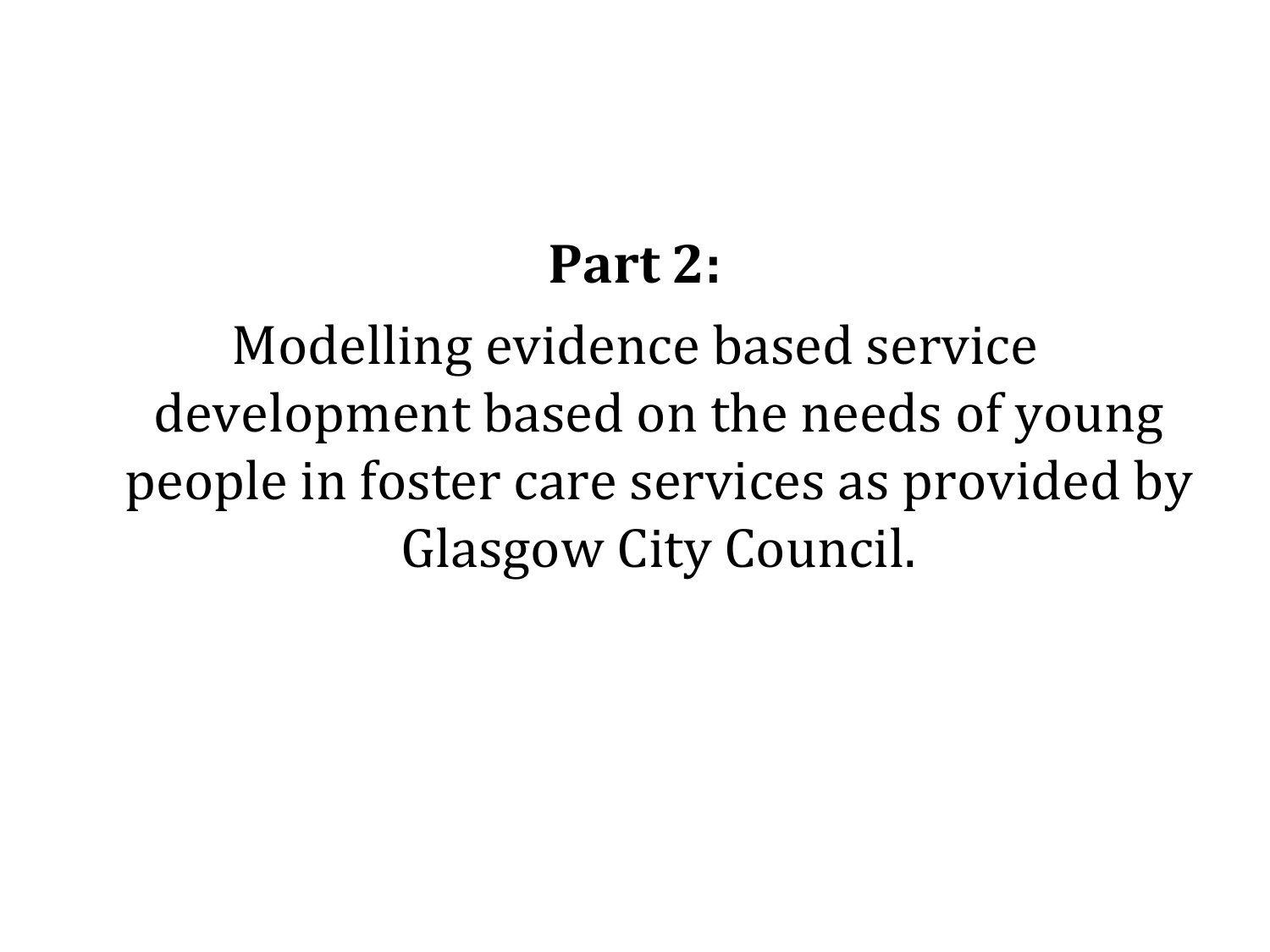#### **Figure showing the number and percentage of young people with** *no identified* **area of need, and those identified with** *an externalising profile, internalising problems* **or with** *other problems*



#### **Young People with Internalising Problems only = 42**

Young People with a concerning score in Internalising Problems but no concerning score in Externalising Problems.

**Young People with Other Problems = 92**

Young People with no concerning score in Internalising or Externalising Problems, but who have a concerning score in 1 or 2 other areas.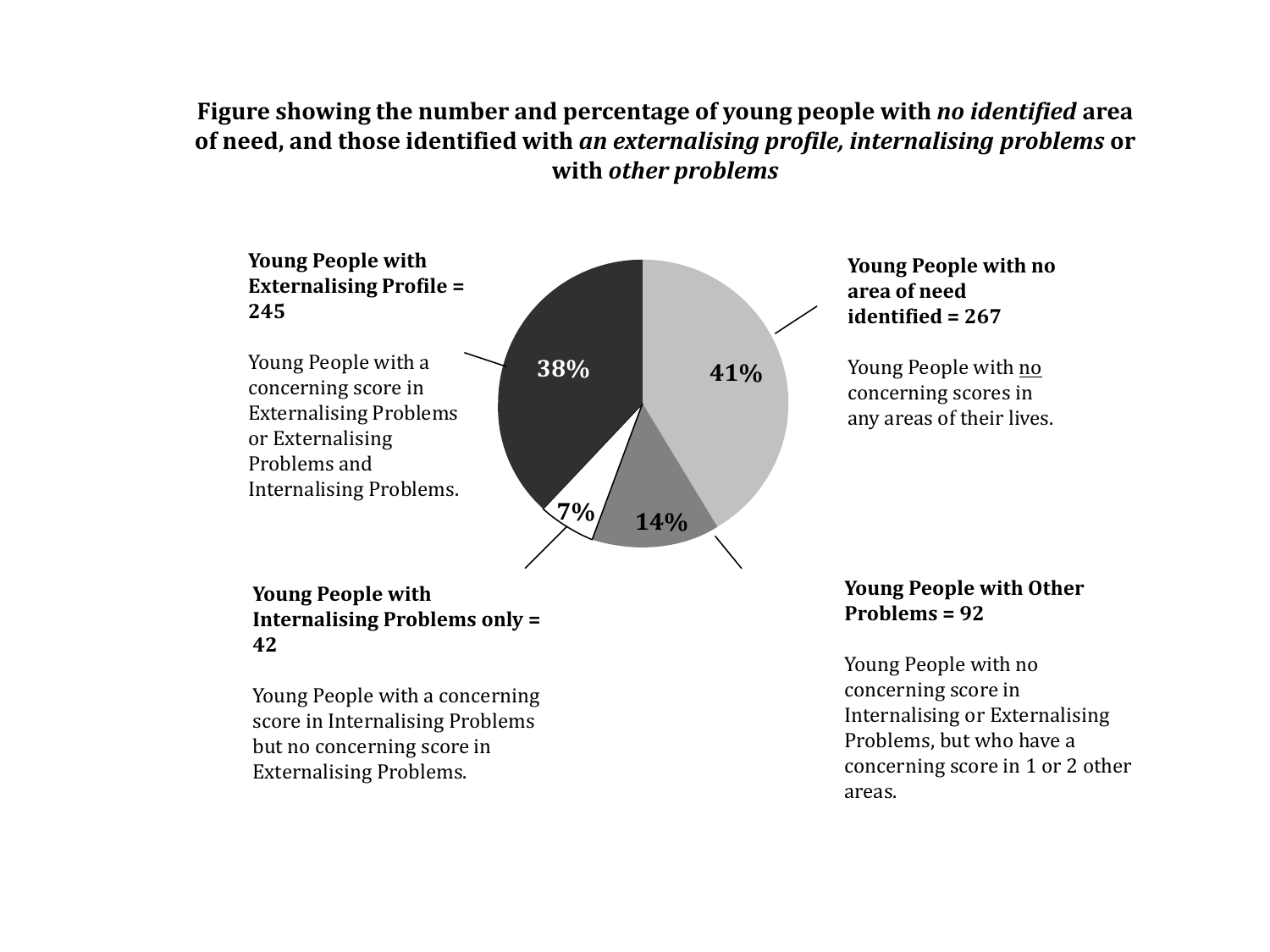#### **Intervention Under 3 years 3-6 years 7-11 years 12- 17 years MTFC - P MTFC - C MTFC - A** 7 32 32 35 **KEEP Prevention KEEP Standard Keep Safe** 5 22 47 51 n/a 1 4 7 2 **MTFC Service Projection KEEP Service Projection Specialist Service Projection Specialist service due to high aggression severity**

#### Service Projection Model 1

How were the numbers calculated?

#### *MTFC=*

**1½-5 year old children** with an *externalising profile*, plus those also with a concerning score in two or more of the following areas: *emotional reactivity*, *anxious/depressed, stress problems* and/or *withdrawn.*

**6-17 year old young people** with an *externalising profile*, plus those with a concerning score in *social problems* and *attention problems* have been projected into MTFC services.

*KEEP=*

Those with an externalising profile but not meeting the above criteria.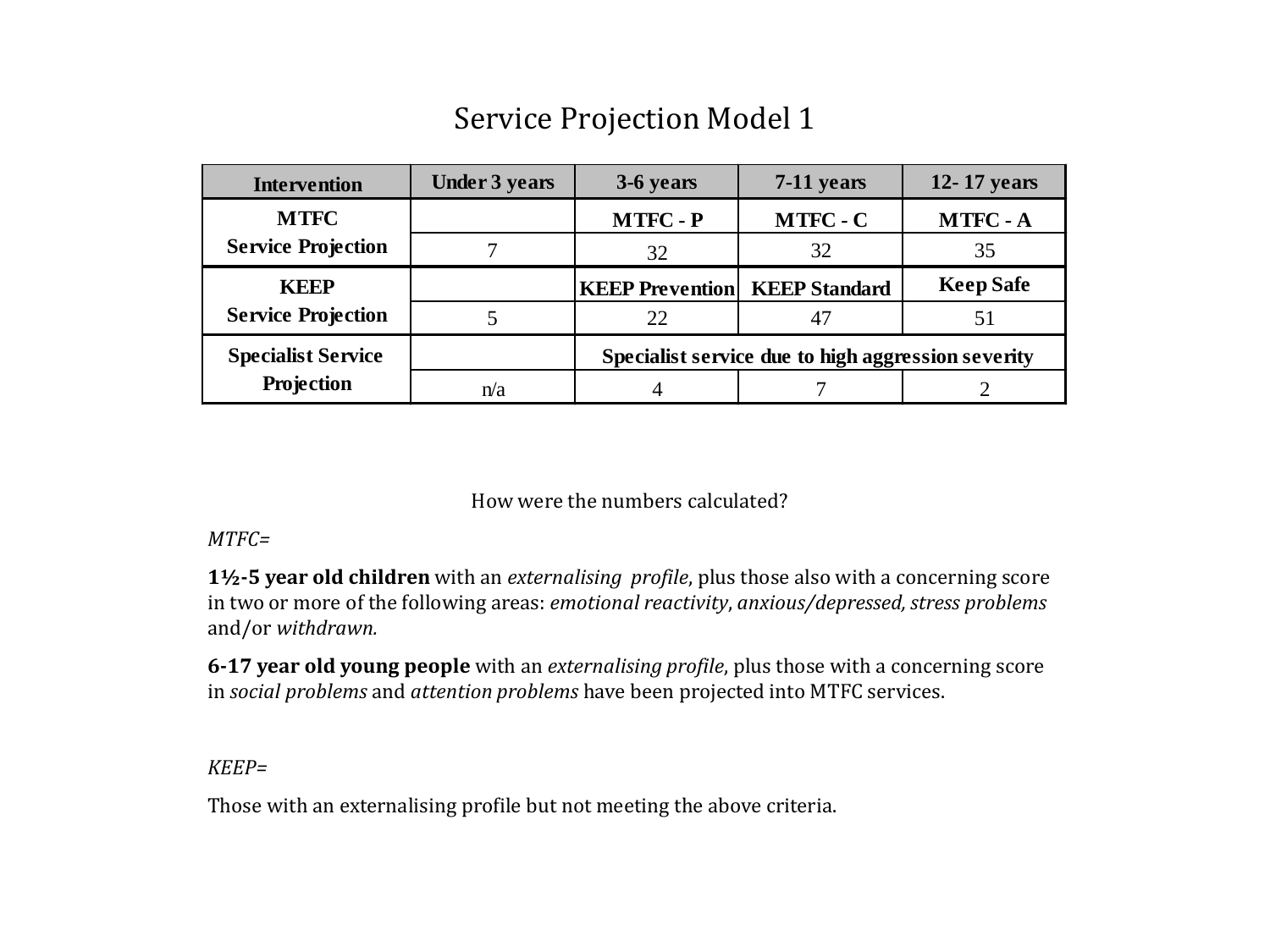#### Service Projection Model 2

| <b>Intervention</b>       | <b>Under 3 years</b> | 3-6 years                              | $7-11$ years                                       | 12-17 years      |
|---------------------------|----------------------|----------------------------------------|----------------------------------------------------|------------------|
| <b>MTFC</b>               |                      | <b>MTFC - P</b>                        | <b>MTFC - C</b>                                    | <b>MTFC - A</b>  |
| <b>Service Projection</b> |                      |                                        | 12                                                 | 15               |
| <b>KEEP</b>               |                      | <b>KEEP Prevention   KEEP Standard</b> |                                                    | <b>Keep Safe</b> |
| <b>Service Projection</b> |                      | 23                                     |                                                    |                  |
| <b>Specialist Service</b> |                      |                                        | Specialist service due to high aggression severity |                  |
| Projection                | n/a                  |                                        |                                                    |                  |

How were the numbers calculated?

#### *MTFC=*

**1½-5 year old children** with an *externalising profile*, plus those also with a concerning score in two or more of the following DSM – orientated scales: pervasive development problems, oppositional defiant problems, attention deficit hyperactivity problems, affective problems and anxiety problems

**6-17 year old young people** with an *externalising profile*, plus those with a concerning score in post traumatic stress problems, attention deficit hyperactivity problems, oppositional defiant problems and conduct problems.

*KEEP=*

Those with an externalising profile but not meeting the above criteria.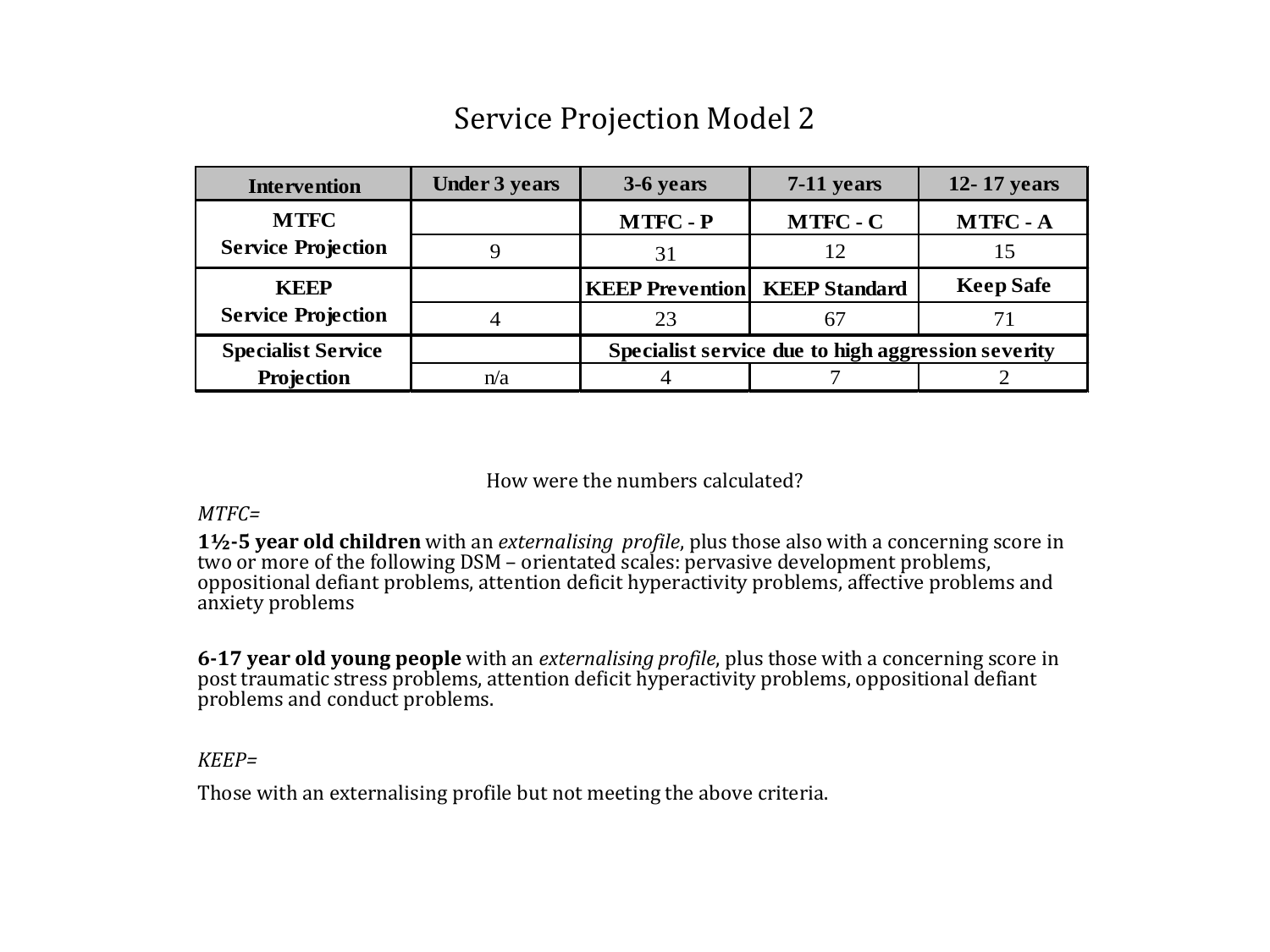#### Service Projection Model 3

| <b>Intervention</b>       | <b>Under 3 years</b> | 3-6 years              | 7-11 years           | 12-17 years      |
|---------------------------|----------------------|------------------------|----------------------|------------------|
| <b>MTFC</b>               |                      | <b>MTFC - P</b>        | <b>MTFC - C</b>      | <b>MTFC - A</b>  |
| <b>Service Projection</b> |                      |                        | 28                   | 29               |
| <b>KEEP</b>               |                      | <b>KEEP Prevention</b> | <b>KEEP Standard</b> | <b>Keep Safe</b> |
| <b>Service Projection</b> |                      |                        | 50                   | 46               |

How were the numbers calculated?

*MTFC=*

**1½-5 year old children / 6-17 year old young people** with an *externalising profile*, plus those who have had 3+ placement moves.

*KEEP=*

Those with an externalising profile but with 0-2 placement moves.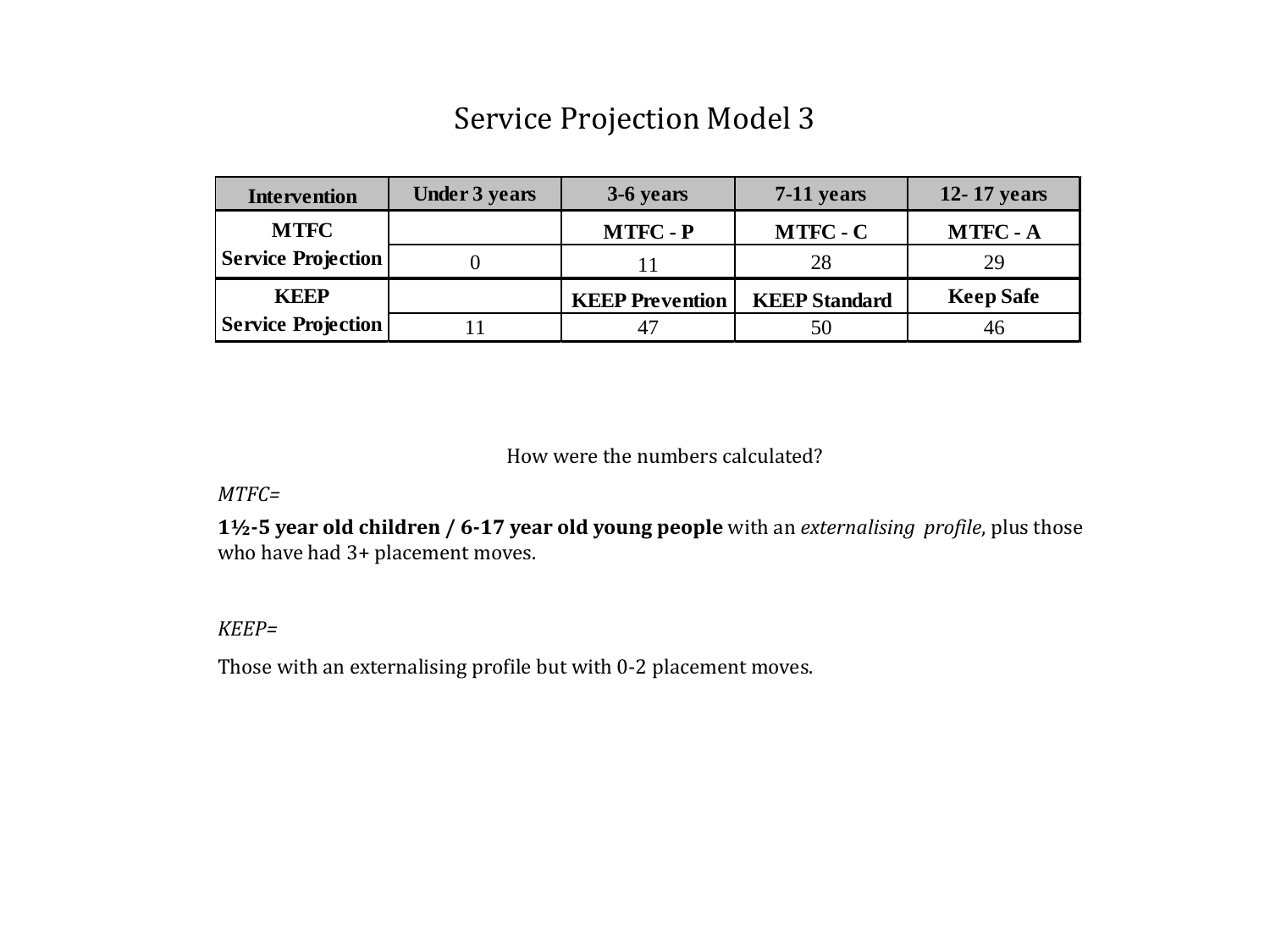# **Part 3:**

Presenting the needs of young people (as rated by residential workers and young people themselves) in residential care services as provided by Glasgow City Council**.**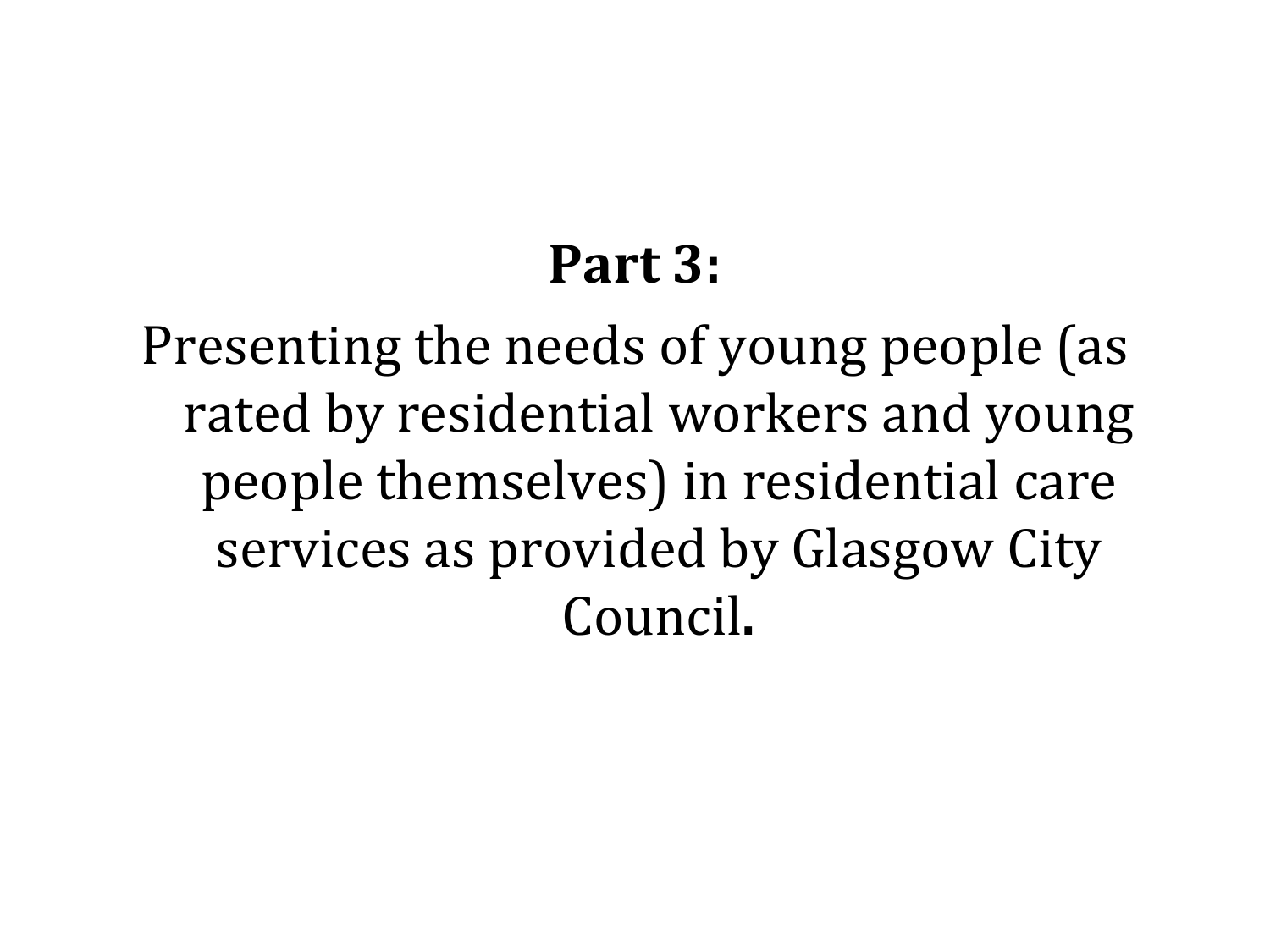## **Needs Analysis of young people in Glasgow City Council**  *Residential Care* **services**

In 2013, a needs analysis of all young people aged 8 - 18 years in local authority residential services commenced.

A range of psychometric assessments were delivered:

- 1. Child Behaviour Checklist (Achenbach, 2001).
- 3. Relationship Problems Questionnaire (Minnis et al, 2013).

Analysis presented here is based on 93 young people aged between 8 - 17 years living in 1 of the 17 local authority provided residential services in Glasgow.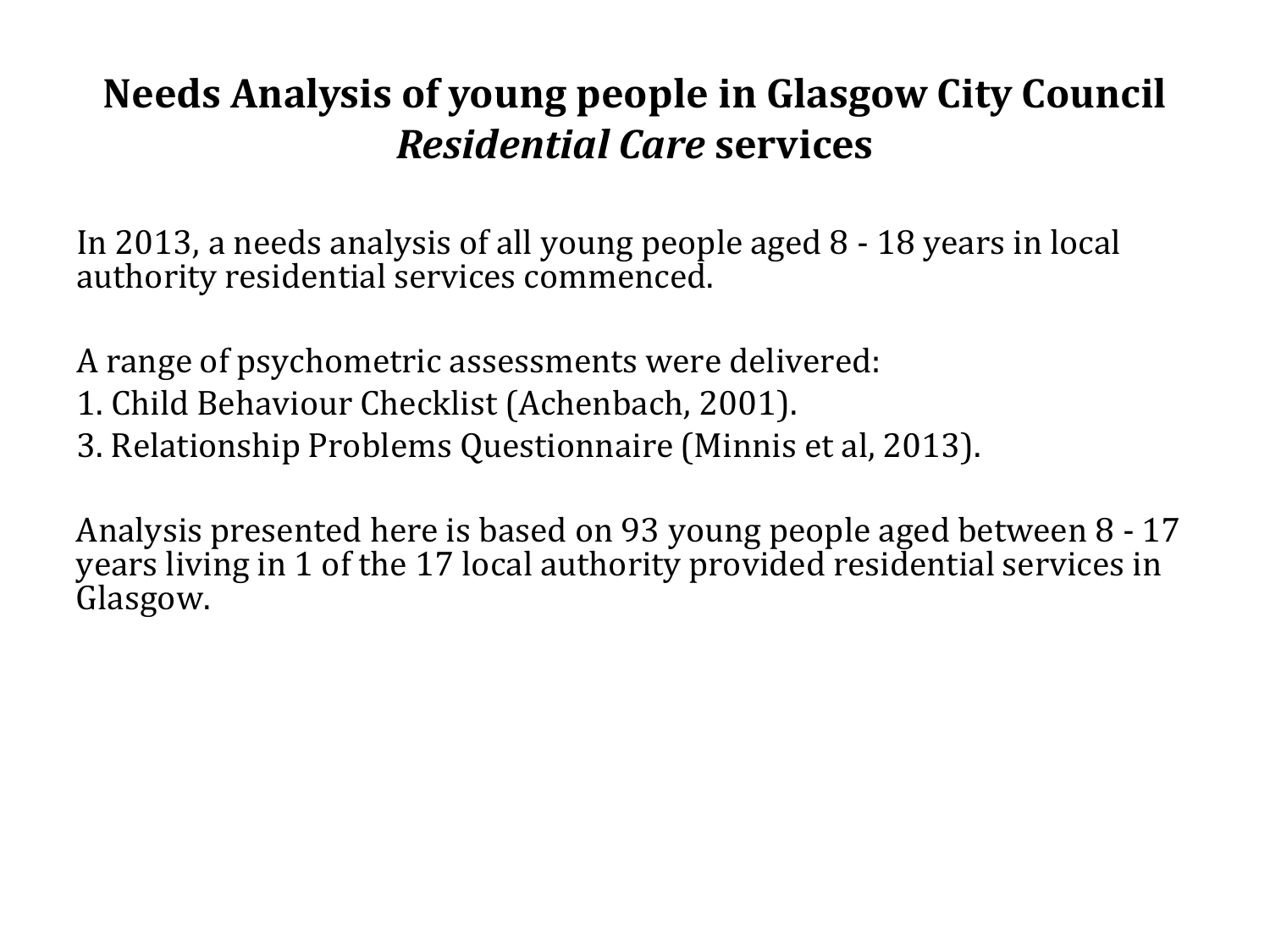#### Number and percentage of **young people with and without areas of concern**

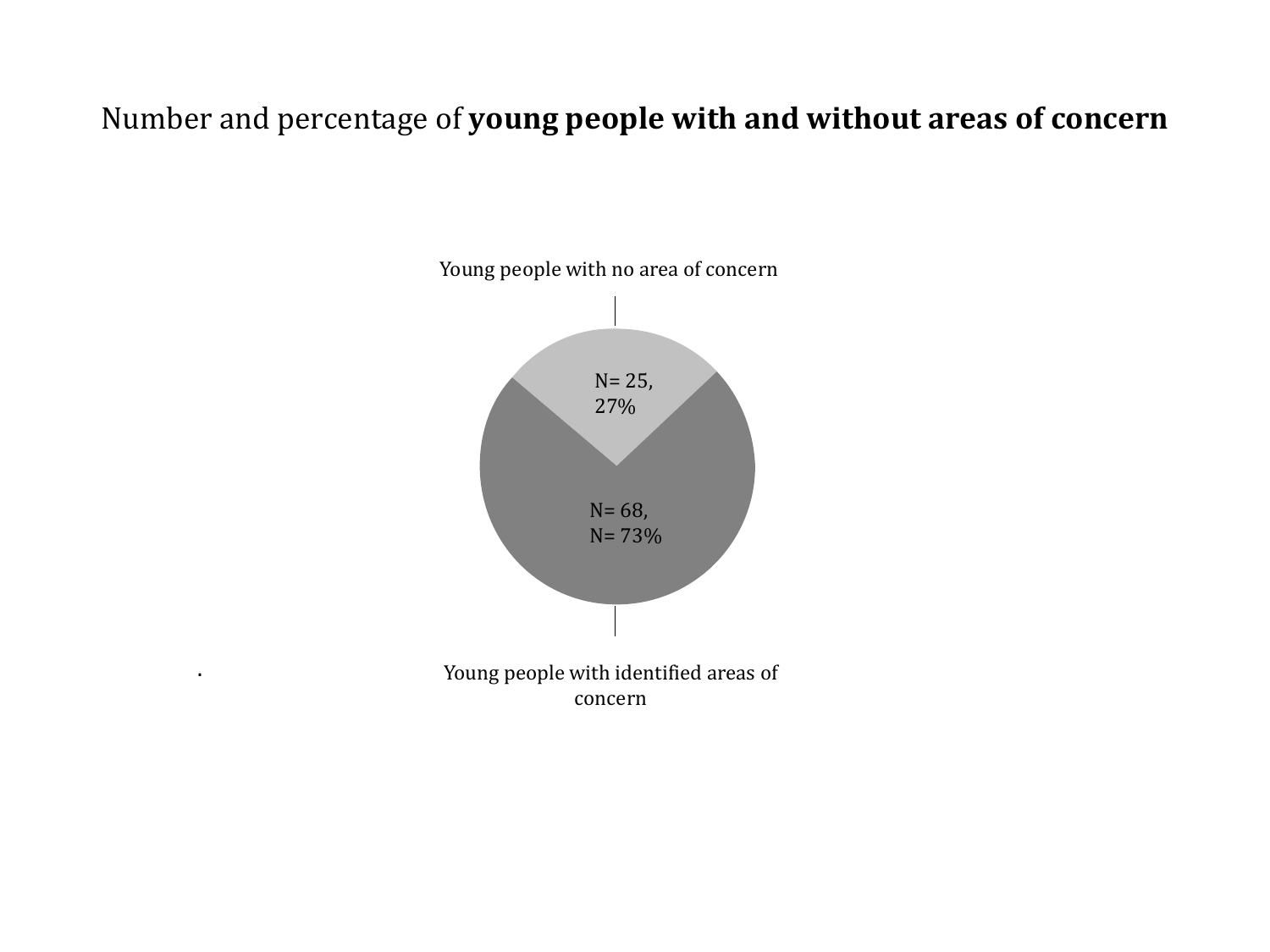#### **Residential Workers Ratings and Youth Self Report of the CBCL**

**Table showing the number and percentage of**  *main scales* **on the CBCL in which** *Residential Workers* **rated young people aged 8 - 18 years with a concerning score.**

**Table showing the number and percentage of**  *main orientated* **scales on the CBCL YSR in which** *young people* **self reported a concerning score**

| Area on CBCL - Syndrome Orientated Scales                                                                                                                                                    |    | <b>Concerning Score</b> |  |  |
|----------------------------------------------------------------------------------------------------------------------------------------------------------------------------------------------|----|-------------------------|--|--|
|                                                                                                                                                                                              |    | $\frac{0}{0}$           |  |  |
| <b>Externalising Problems</b>                                                                                                                                                                | 71 | 76%                     |  |  |
| Combination across rule breaking behaviour and aggressive behaviour                                                                                                                          |    |                         |  |  |
| <b>Internalising Problems</b>                                                                                                                                                                | 48 | 52%                     |  |  |
| Combination across anxious/ depressed; withdrawn/ depressed and somatic complaints                                                                                                           |    |                         |  |  |
| <b>Total Problems</b>                                                                                                                                                                        | 68 | 73%                     |  |  |
| Combination across; attention problems, social problems, thought problems,<br>aggressive behaviour, rule breaking behaviour, withdrawn/depressed,<br>anxious/depressed & somatic complaints. |    |                         |  |  |

| Area on CBCL - Syndrome Orientated Scales                                                                                                                                                    |    | <b>Concerning Score</b> |
|----------------------------------------------------------------------------------------------------------------------------------------------------------------------------------------------|----|-------------------------|
|                                                                                                                                                                                              |    | $\frac{0}{0}$           |
| <b>Externalising Problems</b>                                                                                                                                                                | 31 | 48%                     |
| Combination across rule breaking behaviour and aggressive behaviour                                                                                                                          |    |                         |
| <b>Internalising Problems</b>                                                                                                                                                                |    | 33%                     |
| Combination across anxious/ depressed; withdrawn/ depressed and somatic complaints                                                                                                           |    |                         |
| <b>Total Problems</b>                                                                                                                                                                        | 29 | 45%                     |
| Combination across; attention problems, social problems, thought problems,<br>aggressive behaviour, rule breaking behaviour, withdrawn/depressed,<br>anxious/depressed & somatic complaints. |    |                         |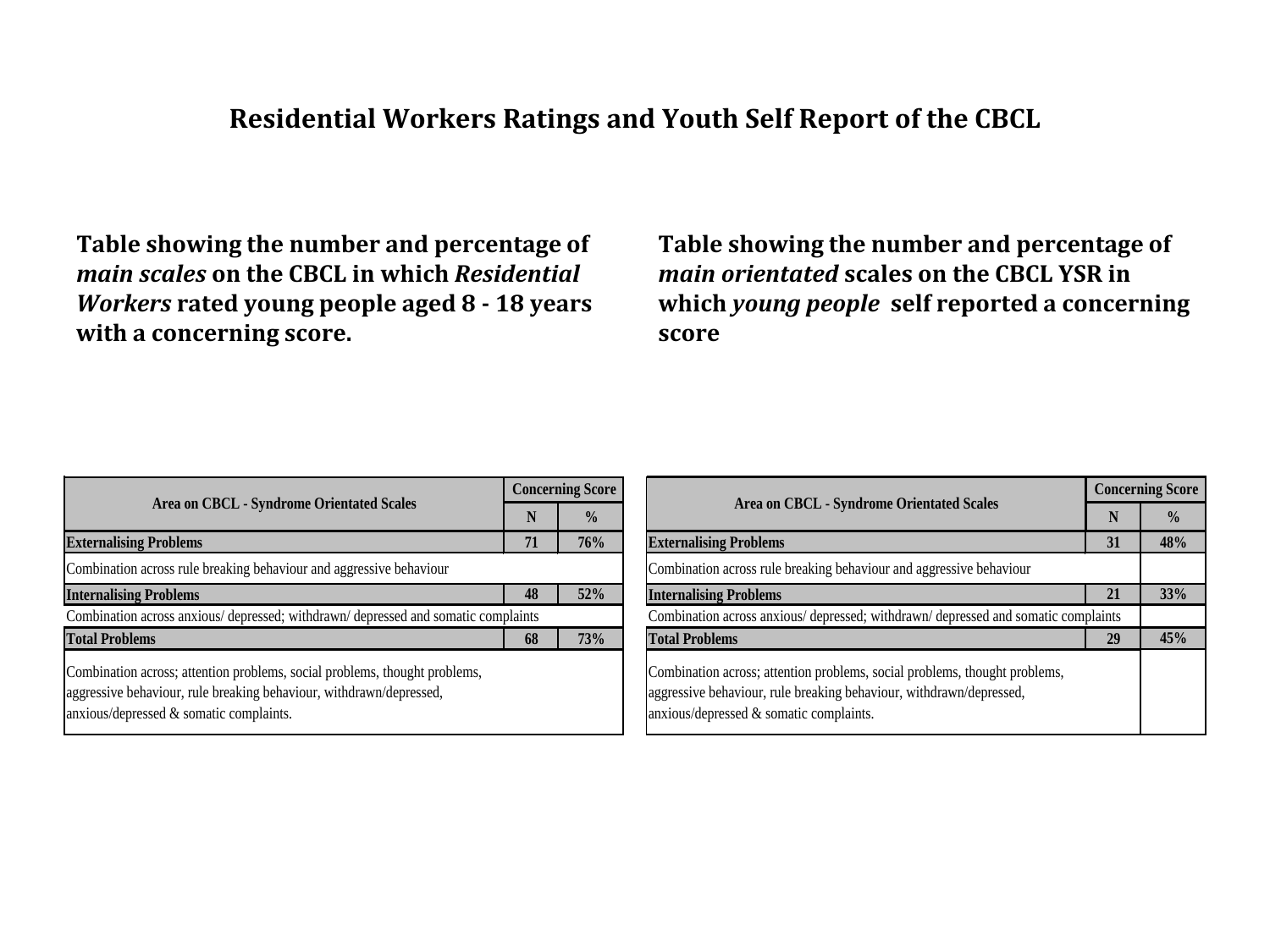#### **Residential Workers Ratings and Youth Self Report of the CBCL**

**Table showing the number and percentage of**  *syndrome orientated scales* **on the CBCL in which** *Residential Workers* **rated young people aged 8 - 18 years with a concerning score.**

| <b>Aggressive Behaviour</b>                                                                                                                                           | 57 | 61% |
|-----------------------------------------------------------------------------------------------------------------------------------------------------------------------|----|-----|
| Argues, demands attention, destroys own & others things, disobeys, fights,                                                                                            |    |     |
| attacks, screams, stubborn, mood changes, sulks, suspicious, teases, has temper,                                                                                      |    |     |
| threatens.                                                                                                                                                            |    |     |
| <b>Rule Breaking Behaviour</b>                                                                                                                                        | 56 | 61% |
| Drinks alcohol, not guilty, breaks rules, bad friends, lies, cheats, prefers older<br>children, runs away, steals, thinks about sex, uses drugs, vandalises, truants. |    |     |
| <b>Social Problems</b>                                                                                                                                                | 45 | 48% |
| Doesn't get along with/not liked by other kids, easily jealous, feels others are<br>out to get them, too dependent-clings to adults, teased a lot.                    |    |     |
| <b>Thought Problems</b>                                                                                                                                               | 36 | 39% |
| Can't get mind of certain thoughts, nervous movements, picks skin or other<br>body parts, strange behaviour or ideas, stores up things they don't need.               |    |     |
| <b>Anxious/Depressed</b>                                                                                                                                              | 36 | 39% |
| Cries, has fears, fears school, fears will do bad, has to be perfect, unloved,<br>worhtless, nervous, fearful, guilty, self conscious, talks about suicide, worries.  |    |     |
| <b>Withdrawn/Depressed</b>                                                                                                                                            | 33 | 36% |
| Enjoys little, prefers to be alone, won't talk, secretive, shy, lacks energy, sad,<br>withdrawn.                                                                      |    |     |
| <b>Somatic Complaints</b>                                                                                                                                             | 23 | 25% |
| Nightmares, constipated, dizzy, tired, aches, headaches, nausea, eye problems,<br>skin problems, stomachaches, vomiting.                                              |    |     |
| <b>Attention Problems</b>                                                                                                                                             | 33 | 35% |
| Difficulty concentration, inattentive, daydreams, fails to finish tasks, can't sit<br>still.                                                                          |    |     |

**Table showing the number and percentage of**  *syndrome orientated* **scales on the CBCL YSR in which** *young people* **self reported a concerning score**

| <b>Aggressive Behaviour</b>                                                                                                                                                  | 14 | 22% |
|------------------------------------------------------------------------------------------------------------------------------------------------------------------------------|----|-----|
| Argues, demands attention, destroys own & others things, disobeys, fights,<br>attacks, screams, stubborn, mood changes, sulks, suspicious, teases, has temper,<br>threatens. |    |     |
| <b>Rule Breaking Behaviour</b>                                                                                                                                               | 29 | 45% |
| Drinks alcohol, not guilty, breaks rules, bad friends, lies, cheats, prefers older<br>children, runs away, steals, thinks about sex, uses drugs, vandalises, truants.        |    |     |
| <b>Social Problems</b>                                                                                                                                                       | 15 | 23% |
| Doesn't get along with/not liked by other kids, easily jealous, feels others are<br>out to get them, too dependent-clings to adults, teased a lot.                           |    |     |
| <b>Thought Problems</b>                                                                                                                                                      | 8  | 13% |
| Can't get mind of certain thoughts, nervous movements, picks skin or other<br>body parts, strange behaviour or ideas, stores up things they don't need.                      |    |     |
| <b>Anxious/Depressed</b>                                                                                                                                                     | 8  | 13% |
| Cries, has fears, fears school, fears will do bad, has to be perfect, unloved,<br>worhtless, nervous, fearful, guilty, self conscious, talks about suicide, worries.         |    |     |
| <b>Withdrawn/Depressed</b>                                                                                                                                                   | 13 | 20% |
| Enjoys little, prefers to be alone, won't talk, secretive, shy, lacks energy, sad,<br>withdrawn.                                                                             |    |     |
| <b>Somatic Complaints</b>                                                                                                                                                    | 9  | 14% |
| Nightmares, constipated, dizzy, tired, aches, headaches, nausea, eye problems,<br>skin problems, stomachaches, vomitting.                                                    |    |     |
| <b>Attention Problems</b>                                                                                                                                                    | 15 | 23% |
| Difficulty concentration, inattentive, daydreams, fails to finish tasks, can't sit<br>still.                                                                                 |    |     |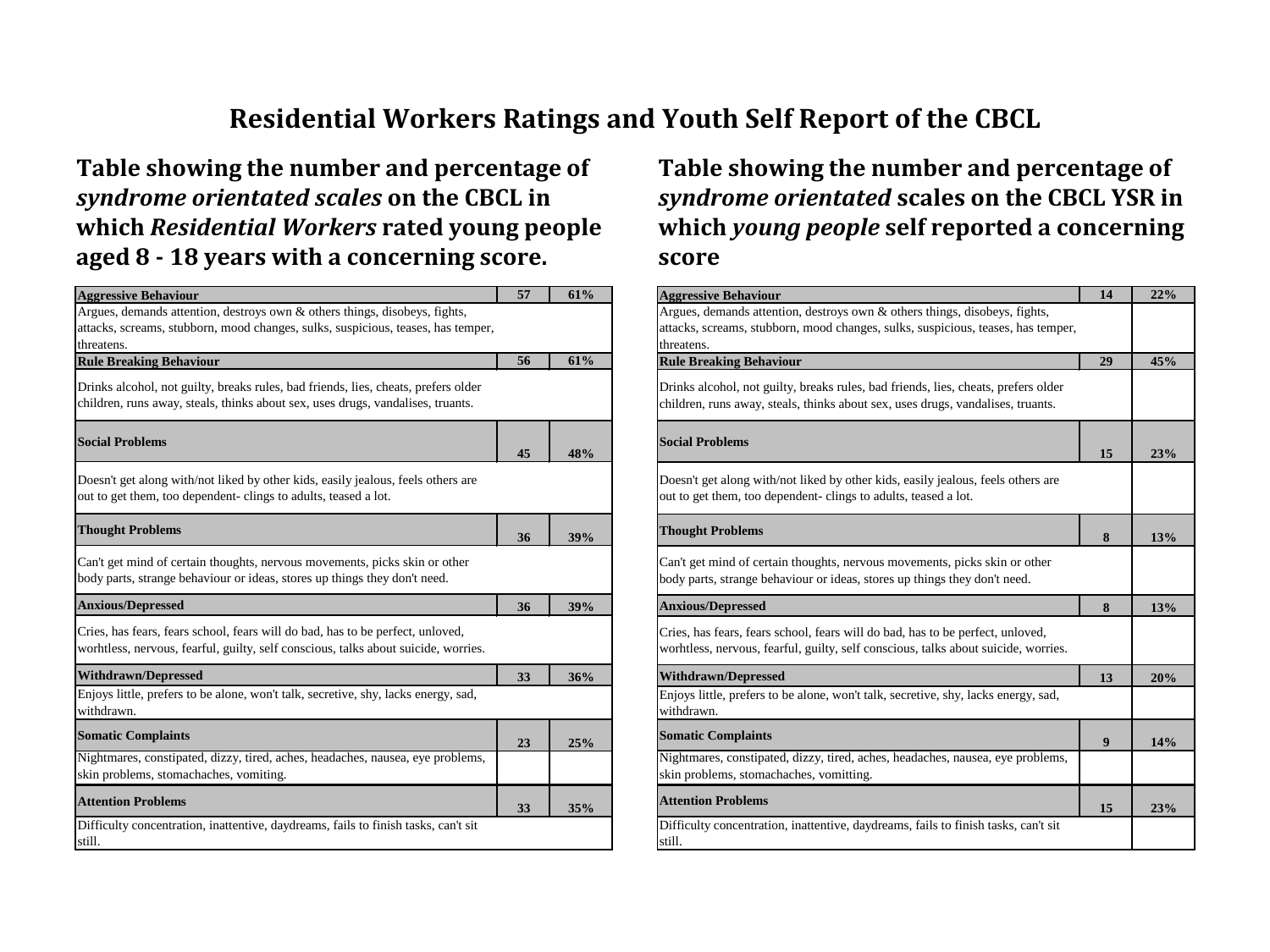**Graph showing the number of young people aged 8 -18 years scoring of concern in up to 8 of the syndrome scales as rated by the Residential Workers.**

**Graph showing the number of young people self reported a score on the CBCL YSR of concern in up to 8 of the syndrome scales.**

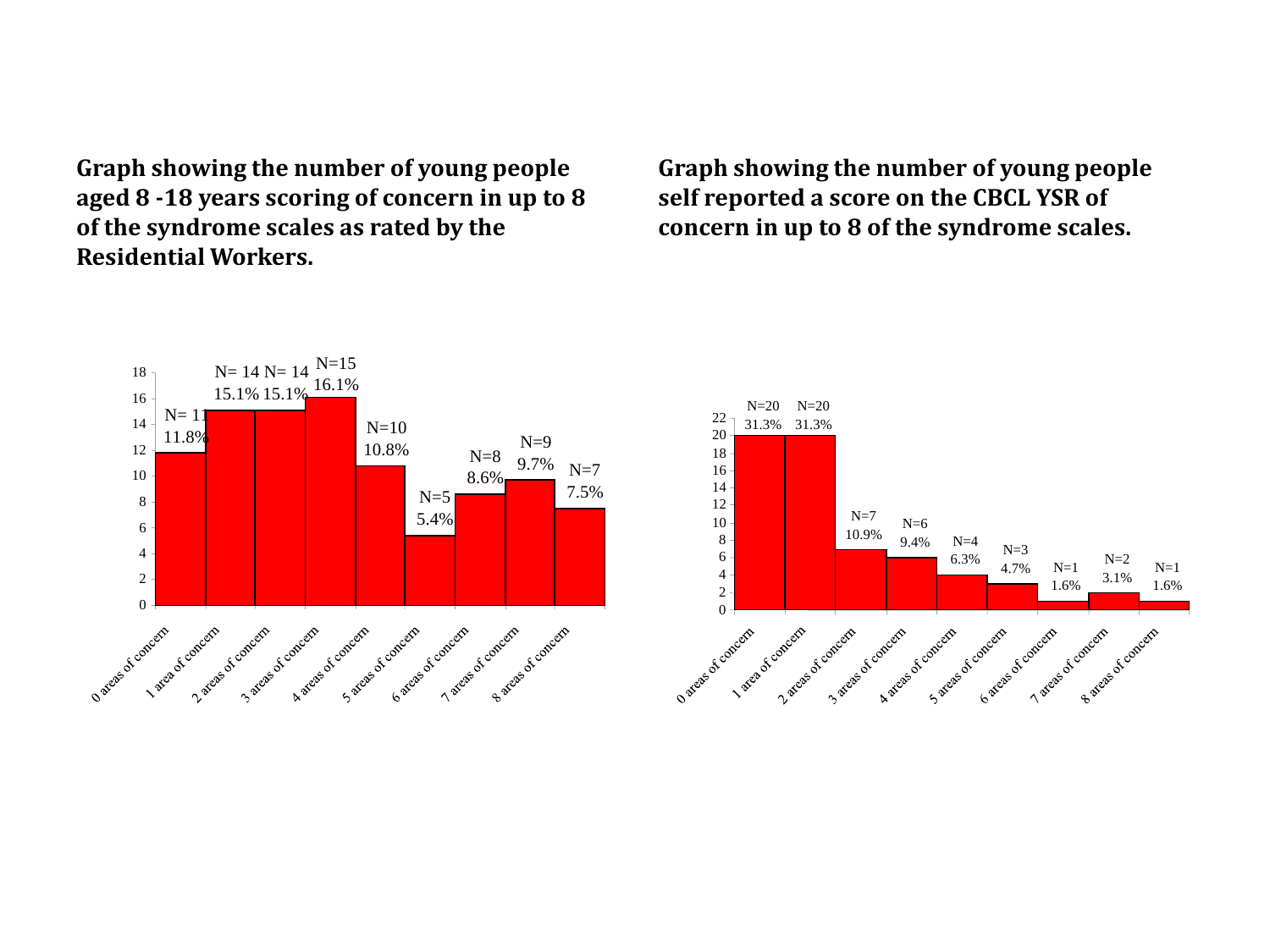#### **Residential Workers Ratings and Youth Self Report of the CBCL**

**Table showing the number and percentage of**  *DSM- orientated scales* **on the CBCL in which**  *Residential Workers* **rated young people aged 8 - 18 years with a concerning score.**

**Table showing the number and percentage of**  *DSM- orientated* **scales on the CBCL YSR in which** *young people* **self reported a concerning score**

| <b>Area on CBCL - Diagnosis Orientated Scales</b>                                                          |    | <b>Concerning Score</b> | <b>Area on CBCL - Diagnosis Orientated Scales</b>                                                          |    | <b>Concerning Score</b> |
|------------------------------------------------------------------------------------------------------------|----|-------------------------|------------------------------------------------------------------------------------------------------------|----|-------------------------|
| Areas comprise of items identified by experts as very consistent with diagnostic                           | N  | $\frac{0}{0}$           | Areas comprise of items identified by experts as very consistent with diagnostic                           |    |                         |
| categories                                                                                                 |    |                         | categories                                                                                                 | N  | $\frac{0}{0}$           |
| <b>Conduct Problems</b>                                                                                    | 57 | 61%                     | <b>Conduct Problems</b>                                                                                    | 29 | 45%                     |
| Mean, attacks, bad friends, truants, vandalises, steals, breaks rules, no guilt, swears, lies, cheats.     |    |                         | Mean, attacks, bad friends, truants, vandalises, steals, breaks rules, no guilt, swears, lies, cheats.     |    |                         |
| <b>Oppositional Defiant Problems</b>                                                                       | 50 | 54%                     | <b>Oppositional Defiant Problems</b>                                                                       | 22 | 34%                     |
| Argues, disobeys at home, disobeys at school, stubborn, has temper.                                        |    |                         | Argues, disobeys at home, disobeys at school, stubborn, has temper.                                        |    |                         |
| <b>Affective Problems</b>                                                                                  | 46 | 50%                     | <b>Affective Problems</b>                                                                                  | 18 | 28%                     |
| Enjoys little, cries, doesn't eat, feels worthless, guilty, tired, sleep problems, underactive, sad, harms |    |                         | Enjoys little, cries, doesn't eat, feels worthless, guilty, tired, sleep problems, underactive, sad, harms |    |                         |
| <b>Anxiety Problems</b>                                                                                    | 35 | 38%                     | <b>Anxiety Problems</b>                                                                                    |    | 13%                     |
| Dependent on adults, fears schools, nervous, fearful, worries.                                             |    |                         | Dependent on adults, fears schools, nervous, fearful, worries.                                             |    |                         |
| <b>Post Traumatic Stress Problems</b>                                                                      | 37 | 40%                     | <b>Post Traumatic Stress Problems</b>                                                                      | 13 | 20%                     |
| Agues, difficulty concentrating $\&$ mind wanders, clingy/dependent on adults, fears will do something     |    |                         | Agues, difficulty concentrating & mind wanders, clingy/dependent on adults, fears will do something        |    |                         |
| <b>Attention Deficit Hyperactivity Problems</b>                                                            | 31 | 33%                     | <b>Attention Deficit Hyperactivity Problems</b>                                                            | 14 | 22%                     |
| Fails to finish tasks, difficulty concentrating, can't sit still, impulsive, inattentive, talks too much.  |    |                         | Fails to finish tasks, difficulty concentrating, can't sit still, impulsive, inattentive, talks too much.  |    |                         |
| <b>Obsessive Compulsive Problems</b>                                                                       | 29 | 31%                     | <b>Obsessive Compulsive Problems</b>                                                                       | 11 | 17%                     |
| Obsessive thoughts, fears will do something bad, feels has be perfect/too guilty, behavioural              |    |                         | Obsessive thoughts, fears will do something bad, feels has be perfect/too guilty, behavioural              |    |                         |
| compulsions, strange behaviour or ideas, worries a lot.                                                    |    |                         |                                                                                                            |    |                         |
|                                                                                                            |    |                         | compulsions, strange behaviour or ideas, worries a lot.                                                    |    |                         |
| <b>Somatic Problems</b>                                                                                    | 21 | 23%                     | <b>Somatic Problems</b>                                                                                    |    | 14%                     |
| Aches, headaches, nausea, eye problems, stomach aces, vomiting.                                            |    |                         | Aches, headaches, nausea, eye problems, stomach aces, vomiting.                                            |    |                         |
| <b>Sluggish Cognitive Tempo</b>                                                                            | 26 | 28%                     |                                                                                                            |    |                         |
| Appears confused, gets lost in thoughts, stares blankly, lacks energy                                      |    |                         |                                                                                                            |    |                         |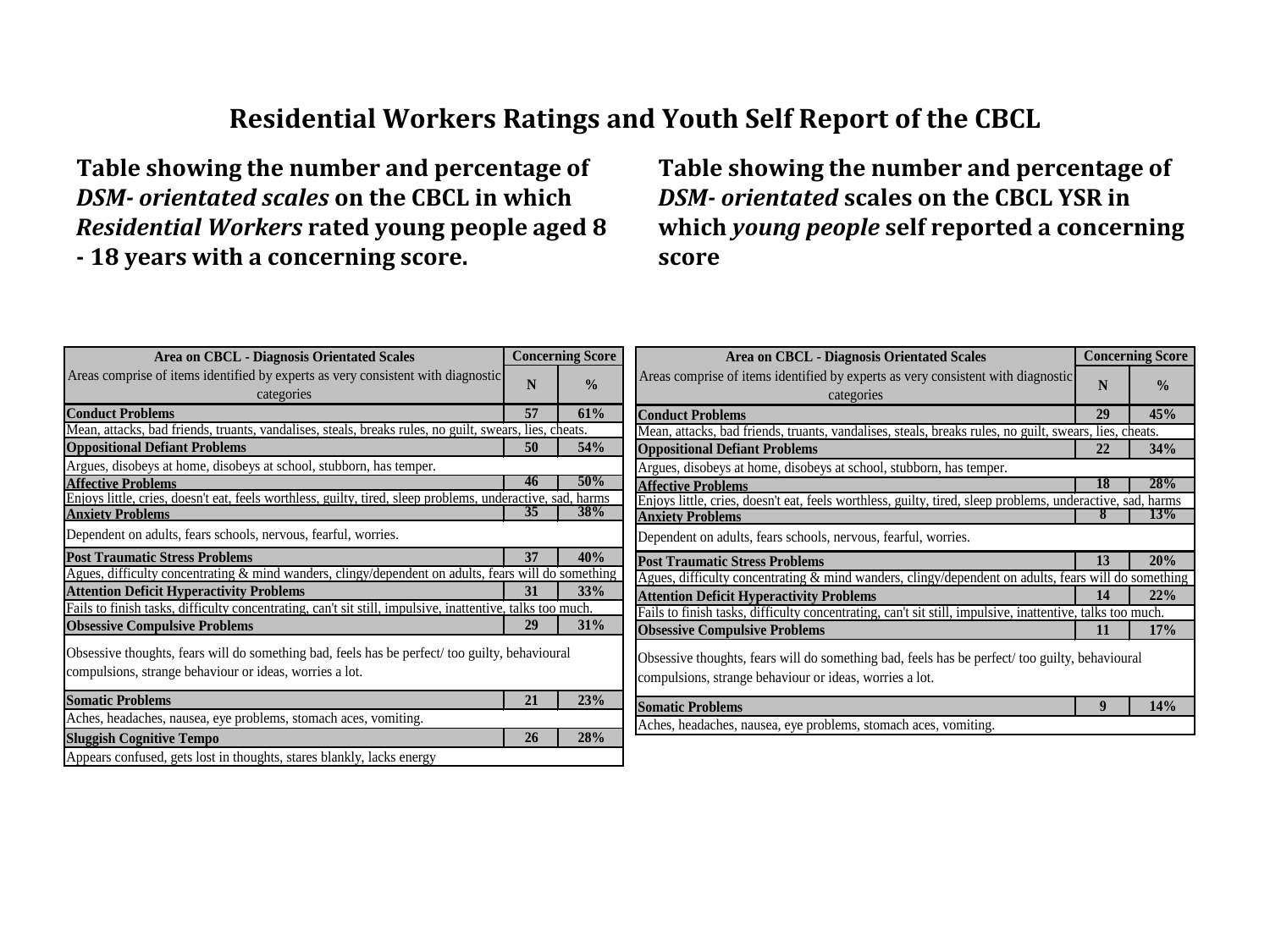Graph showing the number of young people 8 - 18 years scoring of concern in up to 9 of the DSM – Orientated Scales by Residential Workers.

Graph showing the number of young people self reported a score on the CBCL YSR of concern in up to 8 of the DSM- orientated scales.

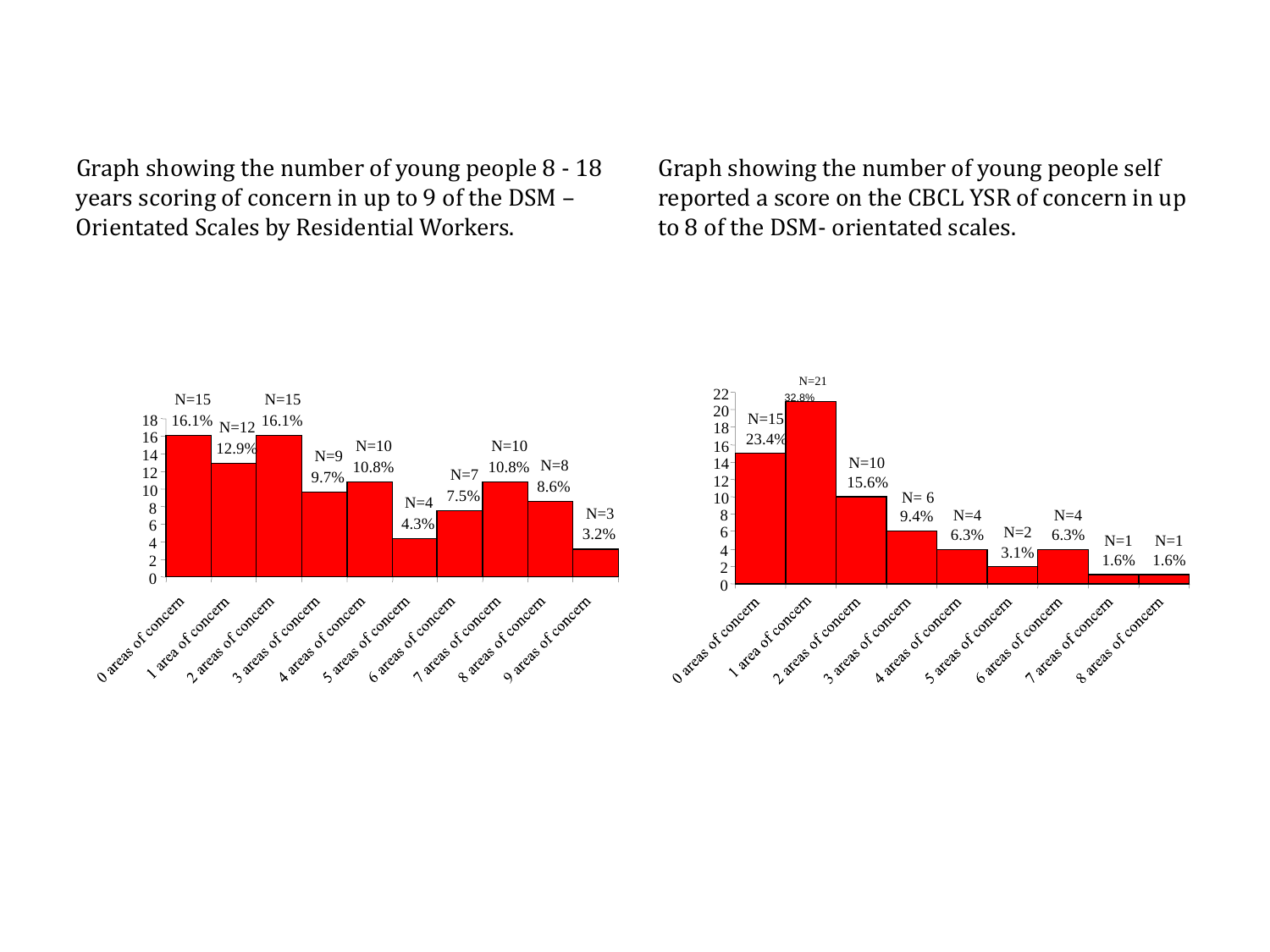**Table showing the number and percentage of areas on the Strengths and Difficulties Questionnaire in which young people aged 8 - 18 years received a concerning score.**

| <b>Areas on Strengths and</b>                                                          | <b>Residential Worker N=</b><br>94 |               | Self $N=63$             |               |
|----------------------------------------------------------------------------------------|------------------------------------|---------------|-------------------------|---------------|
| <b>Difficulties Questionnaire</b>                                                      | <b>Concerning Score</b>            |               | <b>Concerning Score</b> |               |
|                                                                                        | N                                  | $\frac{6}{6}$ | N                       | $\frac{6}{9}$ |
| <b>Prosocial Behaviour</b>                                                             | 75                                 | 80%           | 32                      | 51%           |
| Considerate of others feelings, shares readily, helpful if someone is hurt, kind to    |                                    |               |                         |               |
| younger children, often volunteers to help others.                                     |                                    |               |                         |               |
| <b>Peer Problems</b>                                                                   | 73                                 | 78%           | 34                      | 54%           |
| Solitary tends to play alone, at least one good friend, bullied by other children,     |                                    |               |                         |               |
| generally liked by other children, gets on better with adults then children.           |                                    |               |                         |               |
| <b>Conduct Problems</b>                                                                | 65                                 | 69%           | 20                      | 32%           |
| Often has temper tantrums, generally obedient, often fights with others, lies, cheats, |                                    |               |                         |               |
| steals.                                                                                |                                    |               |                         |               |
| <b>Emotional Difficulties</b>                                                          | 35                                 | 286%          | 19                      | 30%           |
| Complains of sickness or aches, many worries, unhappy, nervous in new situations,      |                                    |               |                         |               |
| many fears                                                                             |                                    |               |                         |               |
| <b>Total Difficulties</b>                                                              | 56                                 | 60%           | 26                      | 41.3%         |
| Total of all scales except prosocial behaviour.                                        |                                    |               |                         |               |
| <b>Hyperactivity/inattention</b>                                                       | 26                                 | 28%           | 49                      | 30%           |
| Restless, overactive, fidgeting, squirming, distracted, concentration wanders, sees    |                                    |               |                         |               |
| tasks through to end, good attention span                                              |                                    |               |                         |               |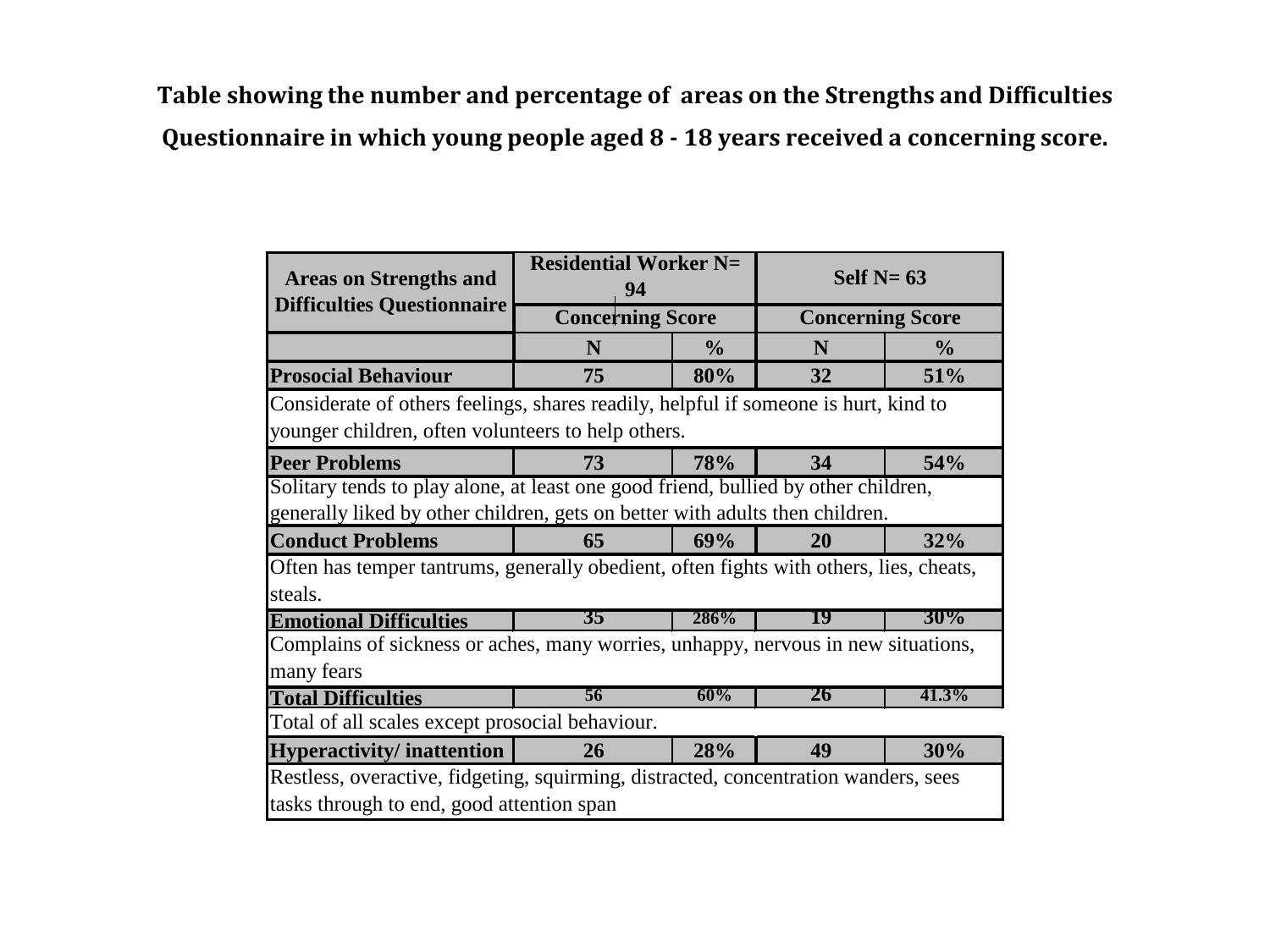#### **Figure showing the number of young people who are doing ok, and those meeting criteria of need in different problem areas**



Young people with internalising problems only N= 7

These are young people with a concerning scores in internalising problems but no concerning score in externalising problems.

Young people with externalising problems N=30

These are young people with a concerning scores in externalising problems only.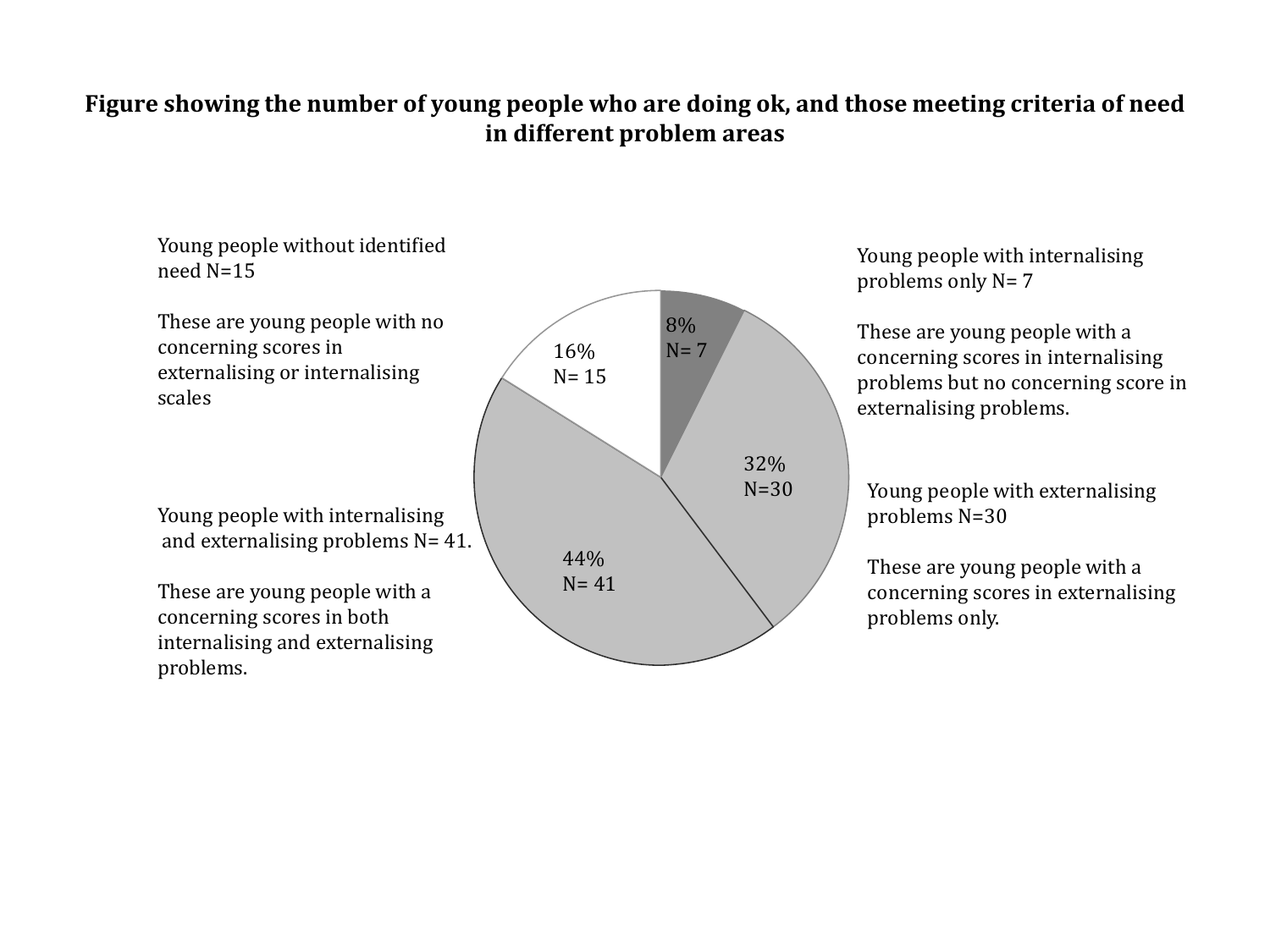# **Part 4:**

Presenting the Needs of Young People (as rated by key workers) in Intensive Support Services as provided by Glasgow City Council.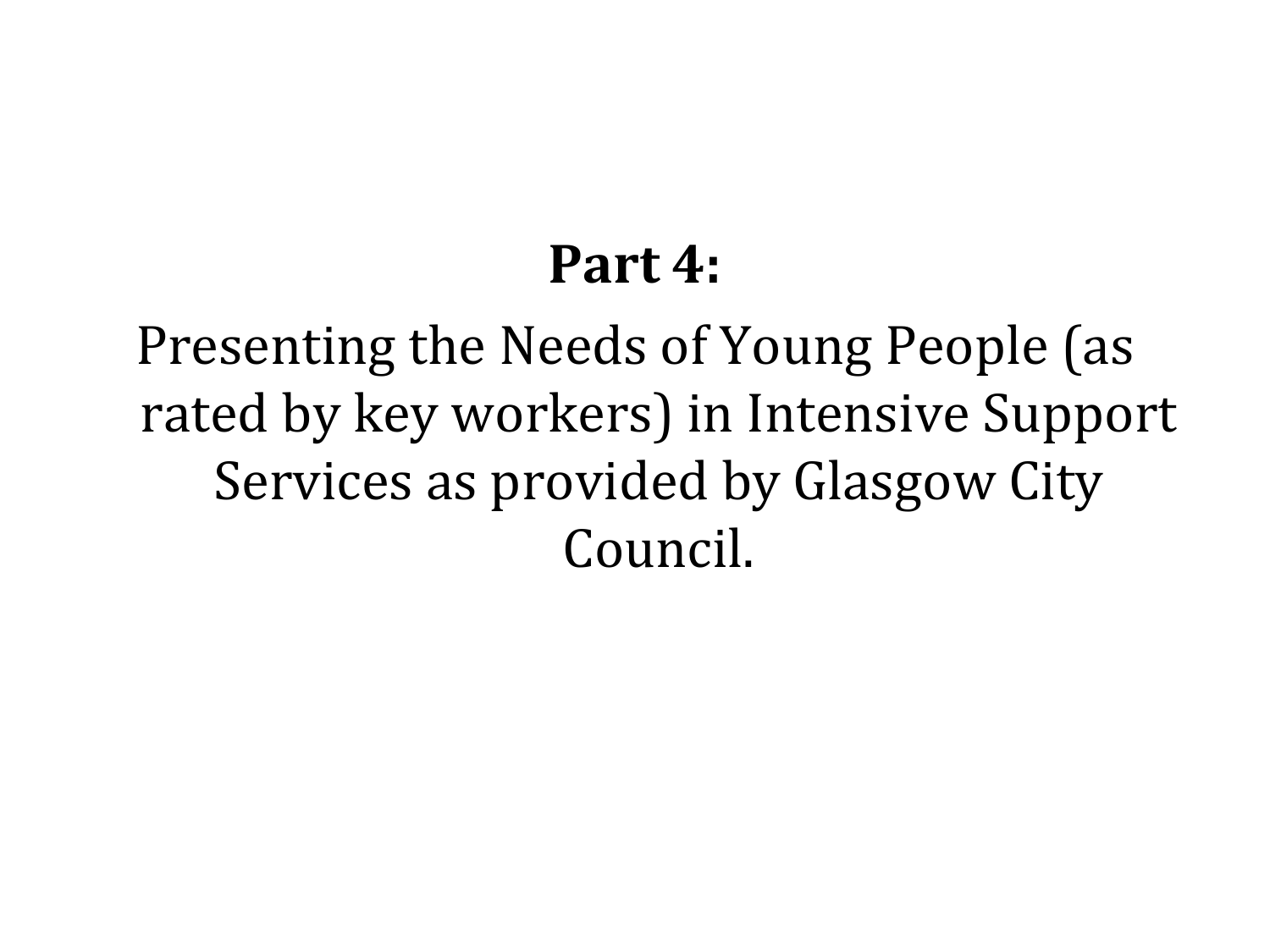## **Needs Analysis of young women participating in 1. Young Women's Centre in Glasgow**

Between July - October 2013, a needs analysis of all females attending the Young Women's Centre (YWC) in Glasgow was conducted.

Two psychometric assessments were delivered:

i. Child Behaviour Checklist (Achenbach, 2001).

ii. Assessment Checklist for Adolescents (Tarren- Sweeney, 2013).

This analysis is based on 31 young women aged 14 - 18 years old who were attending the YWC between July - October 2013. Assessments were completed by staff within the YWC.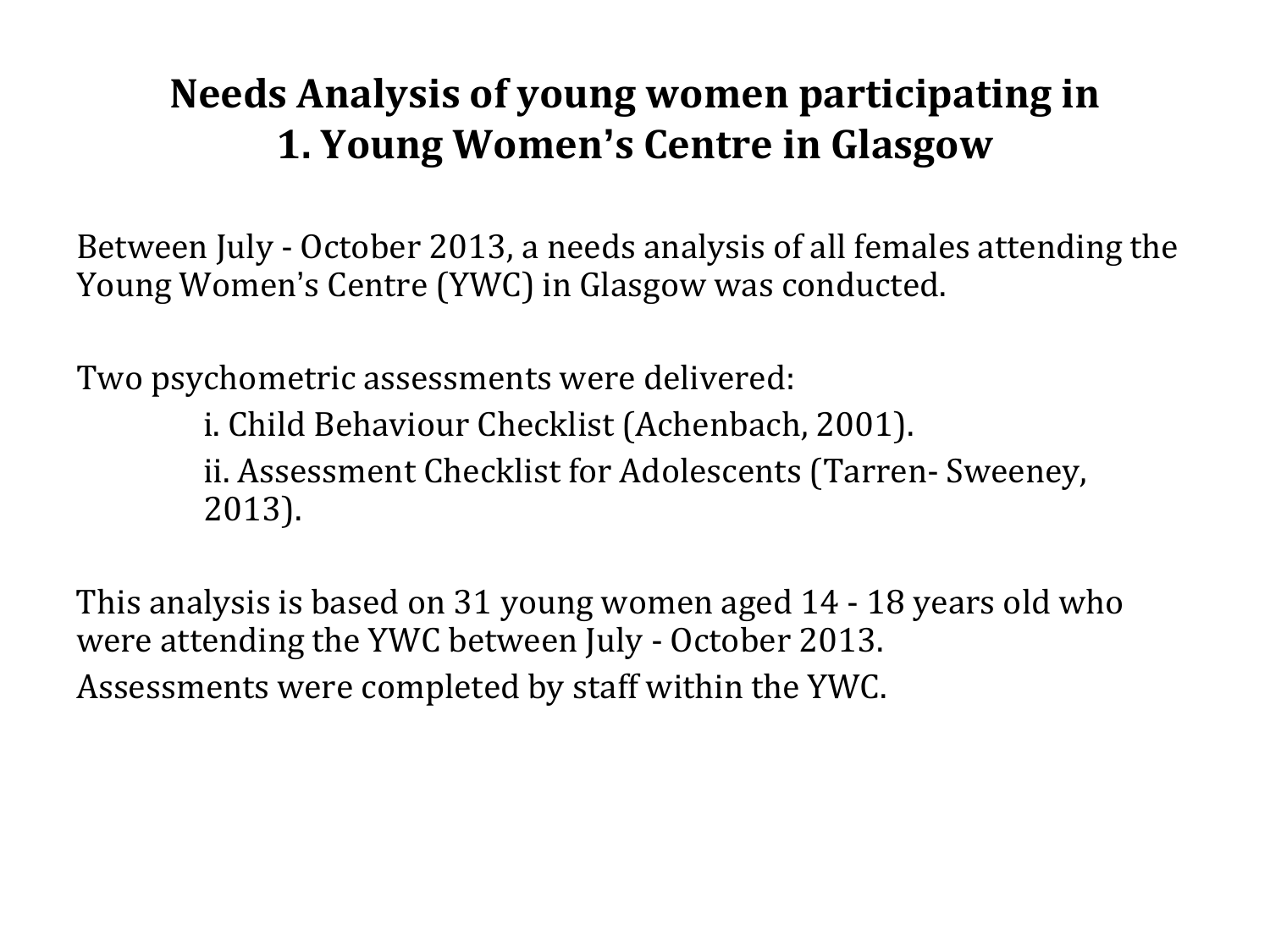#### **Child Behaviour Checklist - Main Scales**

| <b>Area on CBCL - Syndrome Orientated Scales</b>                                                                                                                                          |    | <b>Concerning Score</b> |  |
|-------------------------------------------------------------------------------------------------------------------------------------------------------------------------------------------|----|-------------------------|--|
|                                                                                                                                                                                           |    | $\frac{6}{6}$           |  |
| <b>Main Scales</b>                                                                                                                                                                        |    |                         |  |
| <b>Total Problems</b>                                                                                                                                                                     | 20 | 65%                     |  |
| Combination across; attention problems, social problems, thought problems, aggressive behaviour,<br>rule breaking behaviour, withdrawn/depressed, anxious/depressed & somatic complaints. |    |                         |  |
| <b>Externalising Problems</b>                                                                                                                                                             | 22 | 71%                     |  |
| Combination across aggressive behaviour and rule breaking behaviour.                                                                                                                      |    |                         |  |
| <b>Internalising Problems</b>                                                                                                                                                             |    | 52%                     |  |
| Combination across withdrawn/depressed, anxious/depressed & somatic complaints.                                                                                                           |    |                         |  |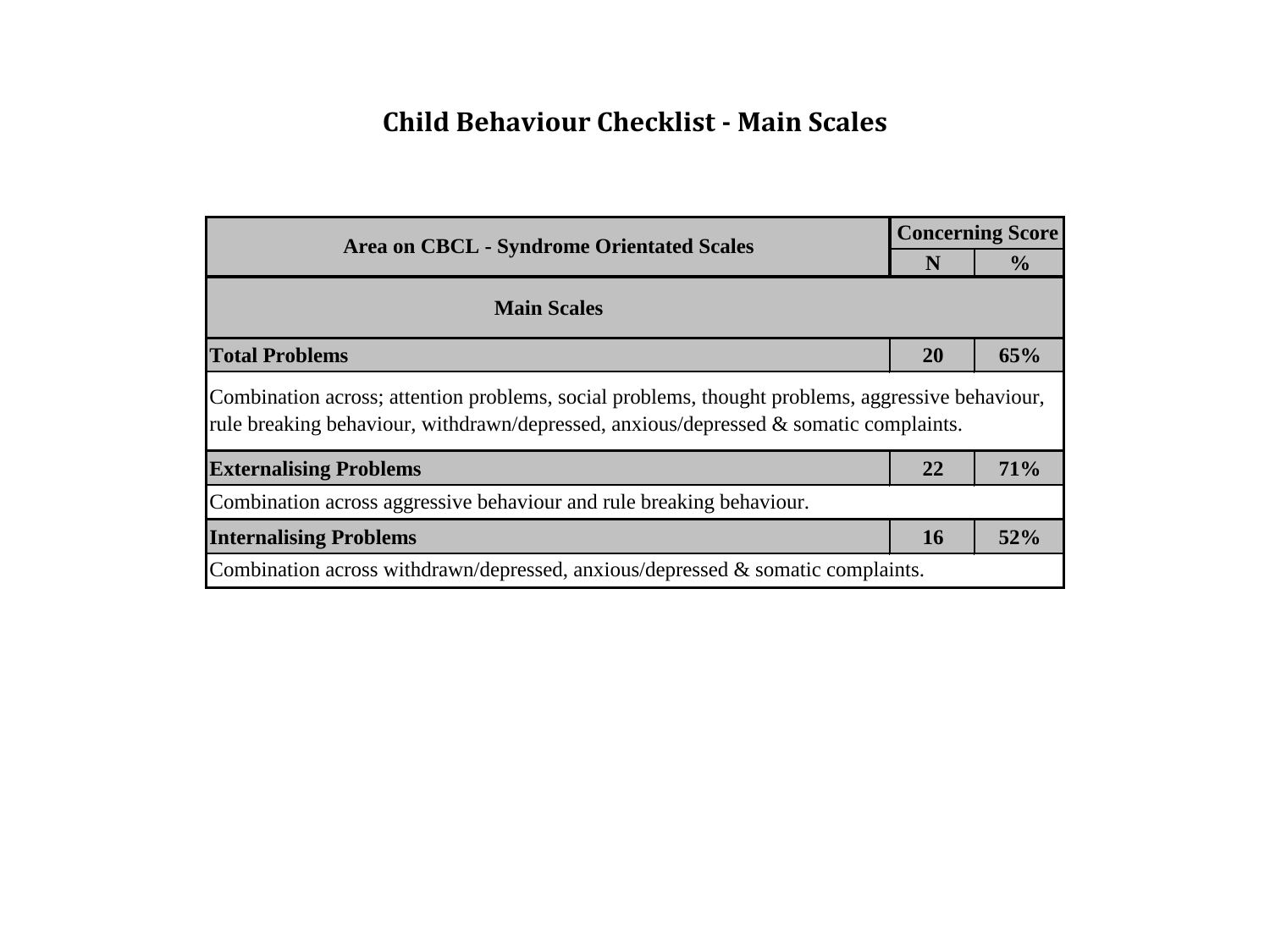#### **Child Behaviour Checklist - Syndrome Scales**

| <b>Sub Scales</b>                                                                                       |    |     |
|---------------------------------------------------------------------------------------------------------|----|-----|
| <b>Rule Breaking Behaviour</b>                                                                          | 24 | 77% |
| Drinks alcohol, not guilty, breaks rules, bad friends, lies, cheats, prefers older children, runs away, |    |     |
| steals, thinks about sex, uses drugs, vandalises, truants.                                              |    |     |
| <b>Attention Problems</b>                                                                               | 13 | 49% |
| Difficulty concentration, inattentive, daydreams, fails to finish tasks, can't sit still.               |    |     |
| <b>Aggressive Behaviour</b>                                                                             | 14 | 45% |
| Argues, demands attention, destroys own $\&$ others things, disobeys, fights, attacks, screams,         |    |     |
| stubborn, mood changes, sulks, suspicious, teases, has temper, threatens.                               |    |     |
| <b>Social Problems</b>                                                                                  | 11 | 36% |
| Doesn't get along with/not liked by other kids, easily jealous, feels others are out to get them, too   |    |     |
| dependent-clings to adults, teased a lot.                                                               |    |     |
| <b>Somatic Complaints</b>                                                                               | 11 | 36% |
| Nightmares, constipated, dizzy, tired, aches, headaches, nausea, eye problems, skin problems,           |    |     |
| stomach-aches, vomiting.                                                                                |    |     |
| <b>Anxious/Depressed</b>                                                                                | 10 | 32% |
| Cries, has fears, fears school, fears will do bad, has to be perfect, unloved, worthless, nervous,      |    |     |
| fearful, guilty, self conscious, talks about suicide, worries.                                          |    |     |
| <b>Withdrawn/Depressed</b>                                                                              | 9  | 29% |
| Enjoys little, prefers to be alone, won't talk, secretive, shy, lacks energy, sad, withdrawn.           |    |     |
| <b>Thought Problems</b>                                                                                 | 8  | 26% |
| Can't get mind of certain thoughts, nervous movements, picks skin or other body parts, strange          |    |     |
| behaviour or ideas, stores up things they don't need.                                                   |    |     |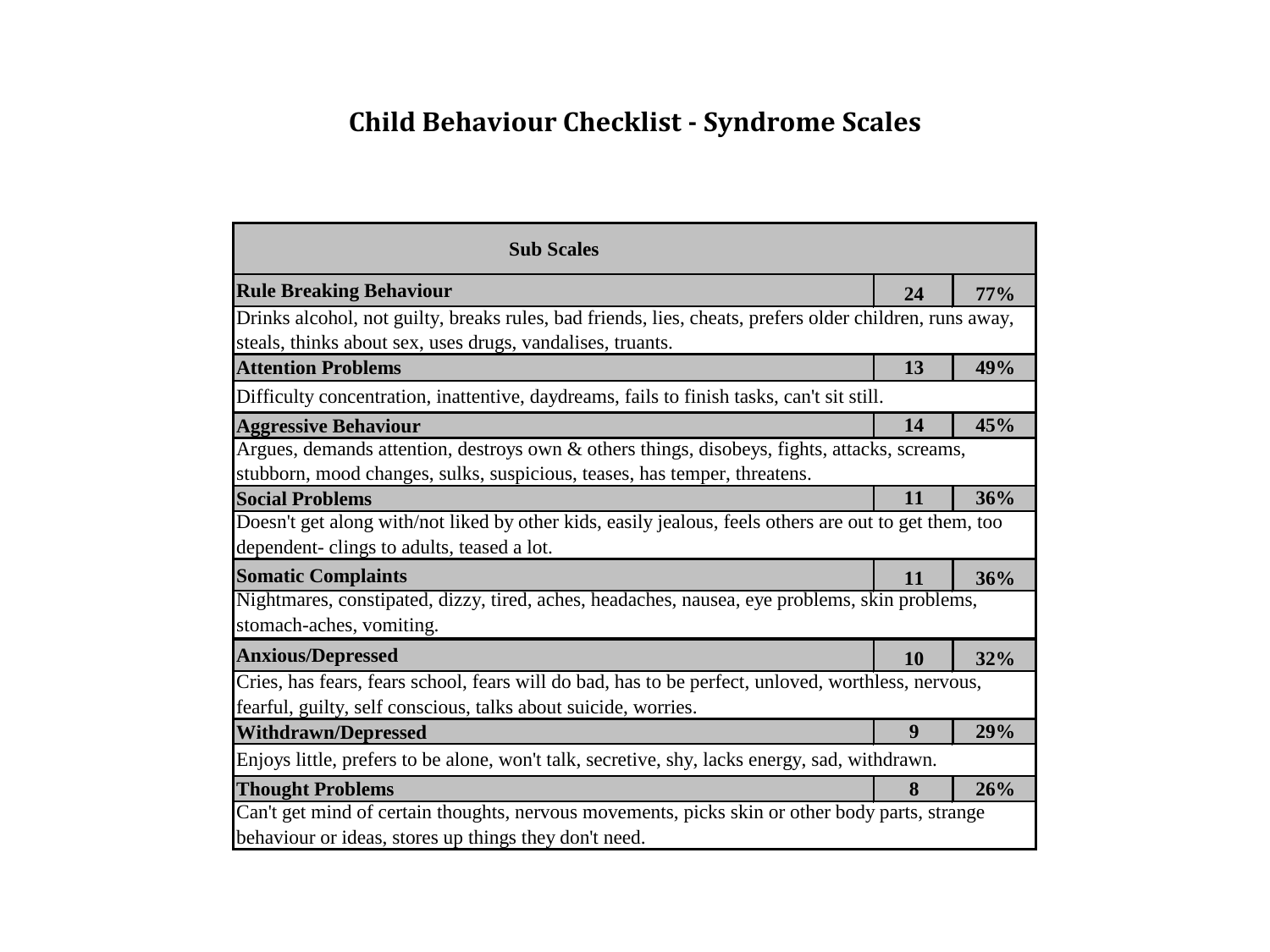

#### **Child Behaviour Checklist DSM - Orientated Scales**

| <b>Sub Scales</b>                                                                                                                                                     |    |            |
|-----------------------------------------------------------------------------------------------------------------------------------------------------------------------|----|------------|
| <b>Rule Breaking Behaviour</b>                                                                                                                                        |    | <b>77%</b> |
| Drinks alcohol, not guilty, breaks rules, bad friends, lies, cheats, prefers older children, runs away,<br>steals, thinks about sex, uses drugs, vandalises, truants. |    |            |
| <b>Attention Problems</b>                                                                                                                                             | 13 | 49%        |
| Difficulty concentration, inattentive, daydreams, fails to finish tasks, can't sit still.                                                                             |    |            |
| <b>Aggressive Behaviour</b>                                                                                                                                           | 14 | 45%        |
| Argues, demands attention, destroys own & others things, disobeys, fights, attacks, screams,                                                                          |    |            |
| stubborn, mood changes, sulks, suspicious, teases, has temper, threatens.                                                                                             |    |            |
| <b>Social Problems</b>                                                                                                                                                | 11 | 36%        |
| Doesn't get along with/not liked by other kids, easily jealous, feels others are out to get them, too                                                                 |    |            |
| dependent-clings to adults, teased a lot.                                                                                                                             |    |            |
| <b>Somatic Complaints</b><br>11                                                                                                                                       |    | 36%        |
| Nightmares, constipated, dizzy, tired, aches, headaches, nausea, eye problems, skin problems,<br>stomach-aches, vomiting.                                             |    |            |
| <b>Anxious/Depressed</b>                                                                                                                                              | 10 | 32%        |
| Cries, has fears, fears school, fears will do bad, has to be perfect, unloved, worthless, nervous,                                                                    |    |            |
| fearful, guilty, self conscious, talks about suicide, worries.                                                                                                        |    |            |
| 9<br><b>Withdrawn/Depressed</b>                                                                                                                                       |    | 29%        |
| Enjoys little, prefers to be alone, won't talk, secretive, shy, lacks energy, sad, withdrawn.                                                                         |    |            |
| <b>Thought Problems</b>                                                                                                                                               | 8  | 26%        |
| Can't get mind of certain thoughts, nervous movements, picks skin or other body parts, strange<br>behaviour or ideas, stores up things they don't need.               |    |            |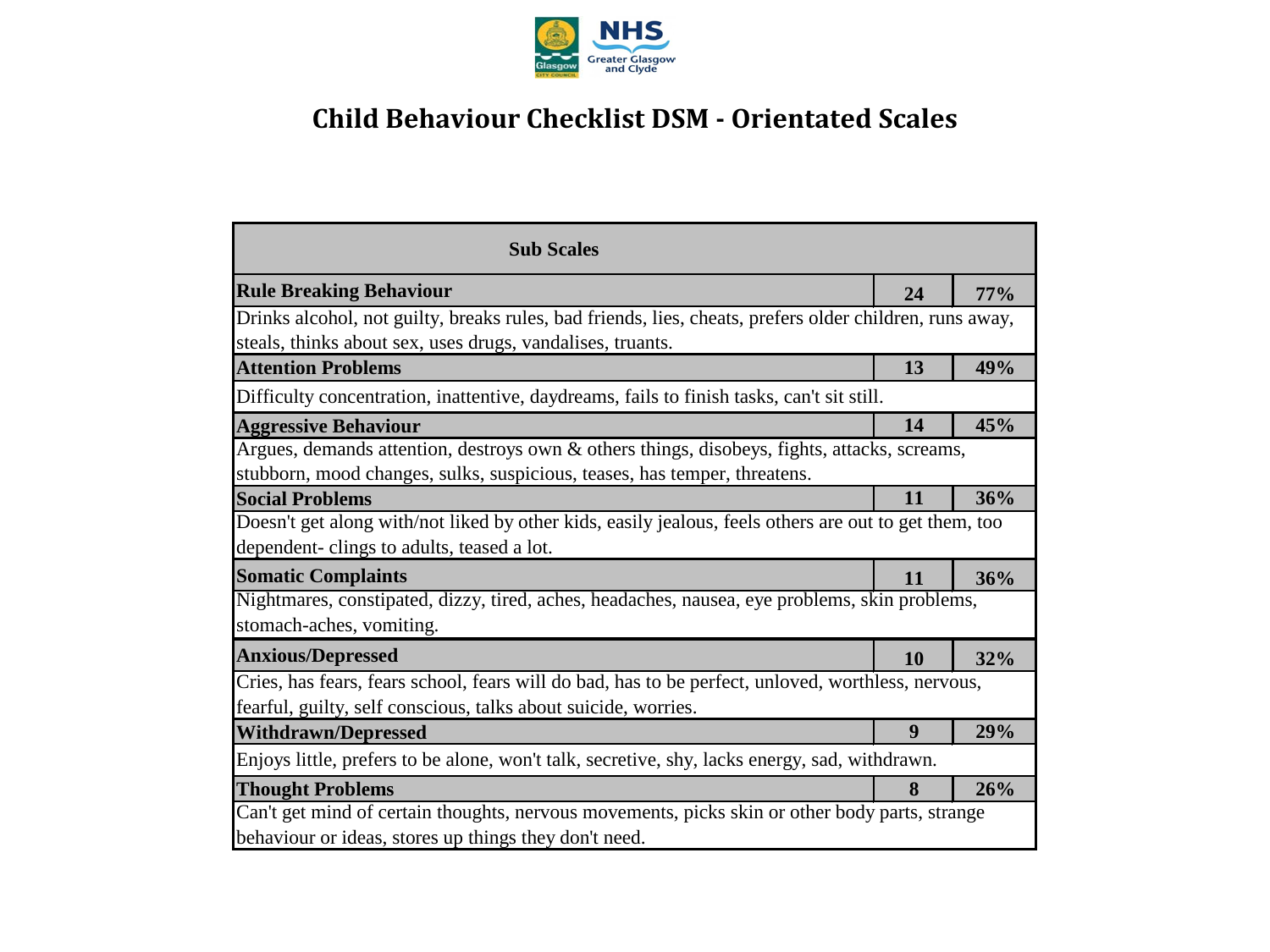### **Assessment Checklist for Adolescents**

| Area on Assessment Checklist for Adolescents (ACA)                                                                                                                             |    | <b>Concerning Score</b> |  |
|--------------------------------------------------------------------------------------------------------------------------------------------------------------------------------|----|-------------------------|--|
|                                                                                                                                                                                | N  | $\frac{6}{6}$           |  |
| <b>Social Instability / Behavioural Dysregulation</b>                                                                                                                          | 23 | 75%                     |  |
| Changes friends quickly, manipulates friends, prefers adults, acts like an adult, too friendly with<br>strangers, upsets people without good reason, lacks empathy, impulsive. |    |                         |  |
| <b>Emotional Dysregulation</b>                                                                                                                                                 | 18 | 59%                     |  |
| Extreme emotional reaction to minor events, intense reactions to criticism, sudden mood changes,<br>feels victimised, distrusts friends                                        |    |                         |  |
| <b>Non Reciprocal</b>                                                                                                                                                          | 16 | 53%                     |  |
| Does not show affection, hides feelings, resists being comforted, uncaring, withdrawn.                                                                                         |    |                         |  |
| <b>Suicide Disclosure</b>                                                                                                                                                      | 16 | 53%                     |  |
| Attempts suicide, threatens to kill or injure herself, describes how she would kill herself.                                                                                   |    |                         |  |
| <b>Sexual behaviour</b>                                                                                                                                                        | 11 | 38%                     |  |
| Inappropriate sexual behaviour, sexual relations with adult, preoccupied with sex, involves others in<br>sexual behaviour, inappropriately shows genitals to others.           |    |                         |  |
| <b>Dissociation/Trauma Symptoms</b>                                                                                                                                            | 7  | 21%                     |  |
| Appears dazed/spaced out, can't tell if experiences are real, feels like things or people aren't real, has<br>nightmares about specific events/people.                         |    |                         |  |
| <b>Food Maintenance Behaviour</b>                                                                                                                                              |    | 6%                      |  |
| Eats secretly, eats too much, gorges food, hides or stores food, steals food, binge eats.                                                                                      |    |                         |  |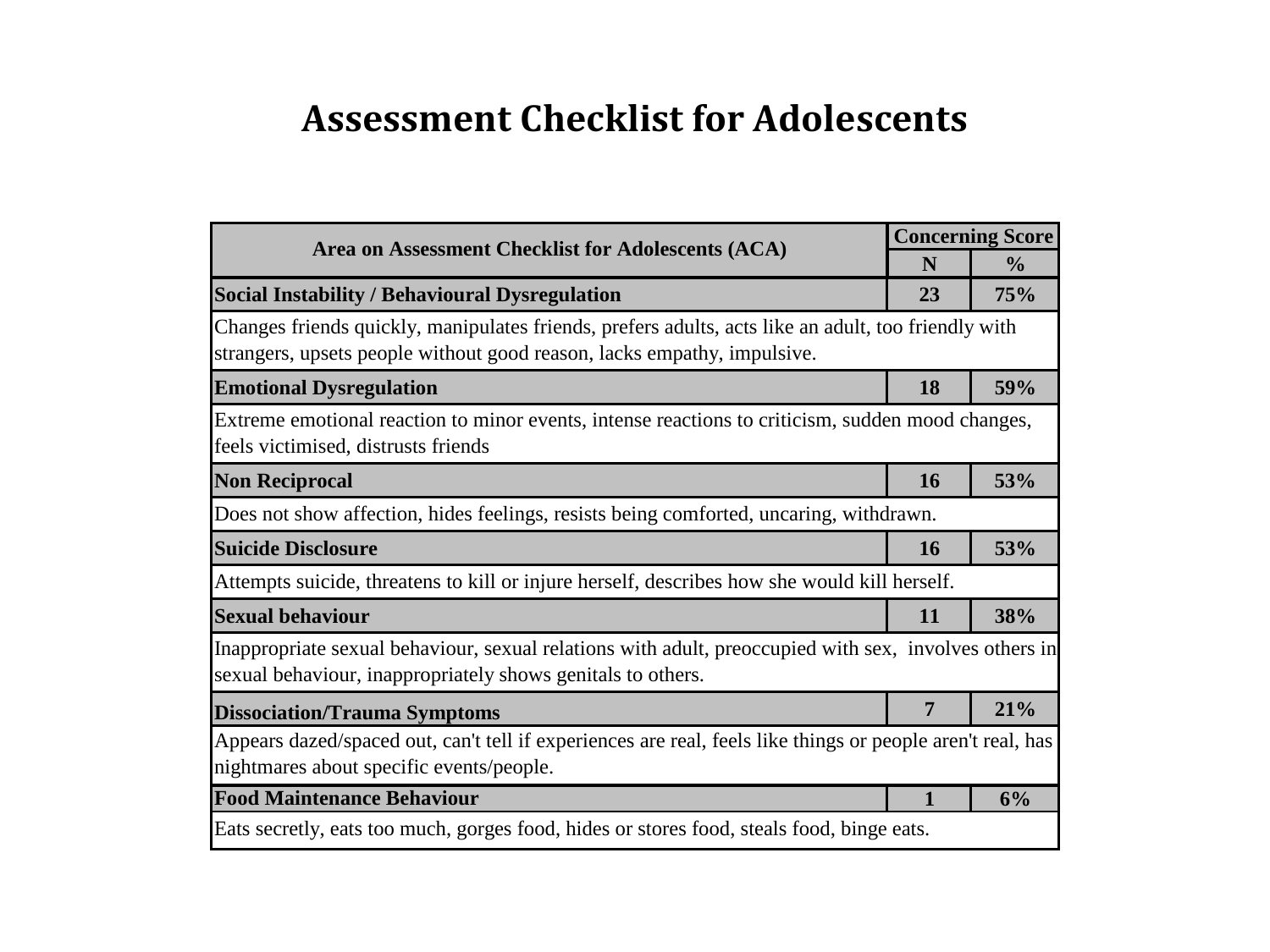#### **Figure showing the complexity of difficulties as measured by the number of concerning scores on the CBCL sub scales and ACA**

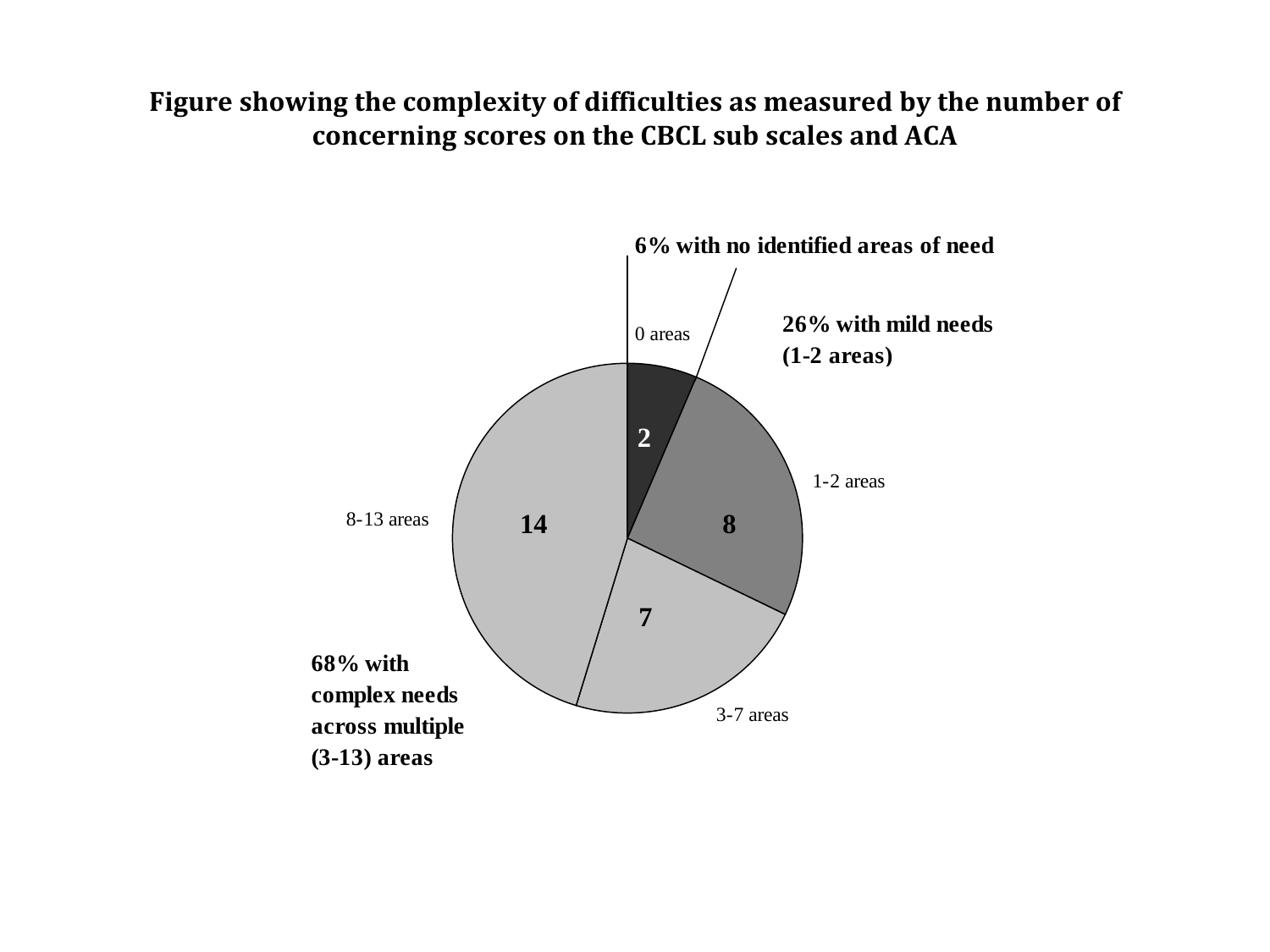**Needs Analysis of young people participating in** 

#### **2. ISMS and ISMS- ATR Glasgow**

In June 2014, a needs analysis of all active young people on ISMS & ISMS-ATR Glasgow commenced.

A range of psychometric assessments were delivered:

i. Child Behaviour Checklist (Achenbach, 2001).

ii. Assessment Checklist for Adolescents (Tarren- Sweeney, 2013).

iii. Relationship Problems Questionnaire (Minnis et al, 2013). In addition, clinical formulations and SAVRY factors were gather from the Forensic Child and Adolescent Mental Health Service (F-CAMHS) .

Current preliminary analysis presented here is based on 25 young people active in June 2014 on ISMS or ISMS- ATR packages.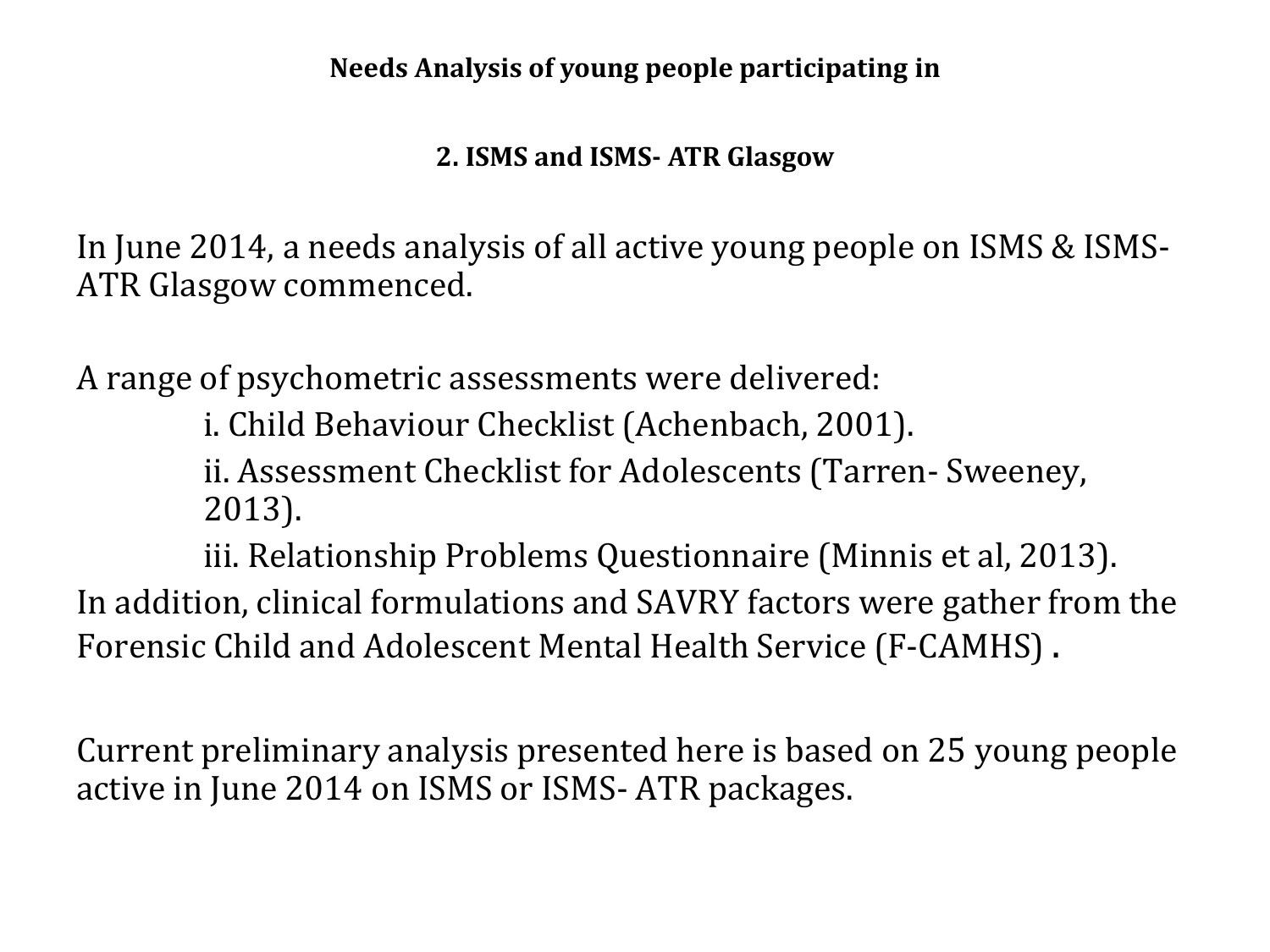# **Themes across formulations**

Information shown is based on summation of 21 young people who were participating on ISMS packages in June 2014.

Formulations were gathered from the F-CAMHS Clinical Team:, Dr. Jennifer McDonald, Ms. Sarah Selby and ISMS Staff.

| <b>PREDISPOSING</b><br>Parenting – parental management;<br>availability of parent; continuity of care;<br>neglect.<br>Exposure to violence, incl. domestic violence                                              | <b>PRECIPITATING</b><br>Change to peer group<br>Transition to secondary school, school<br>failure<br>Change to living environment |
|------------------------------------------------------------------------------------------------------------------------------------------------------------------------------------------------------------------|-----------------------------------------------------------------------------------------------------------------------------------|
| and community based (e.g. witnessing<br>murder).<br>Victim of abuse.<br>Neuro/developmental - LD, ASD                                                                                                            | Relationship changes / bereavement /<br>reintroduction of family<br>Adolescence / identity                                        |
|                                                                                                                                                                                                                  |                                                                                                                                   |
| <b>PERPETUATING</b><br>Anti-social peer group<br>Emotional well being – emotion regulation<br>difficulties, poor self-esteem<br>Negative attitudes – young person and<br>family<br>Poor engagement with services | <b>PROTECTIVE</b><br>Supportive family member (s), girlfriend<br><b>Engages with services</b><br>Positive attitude and goals      |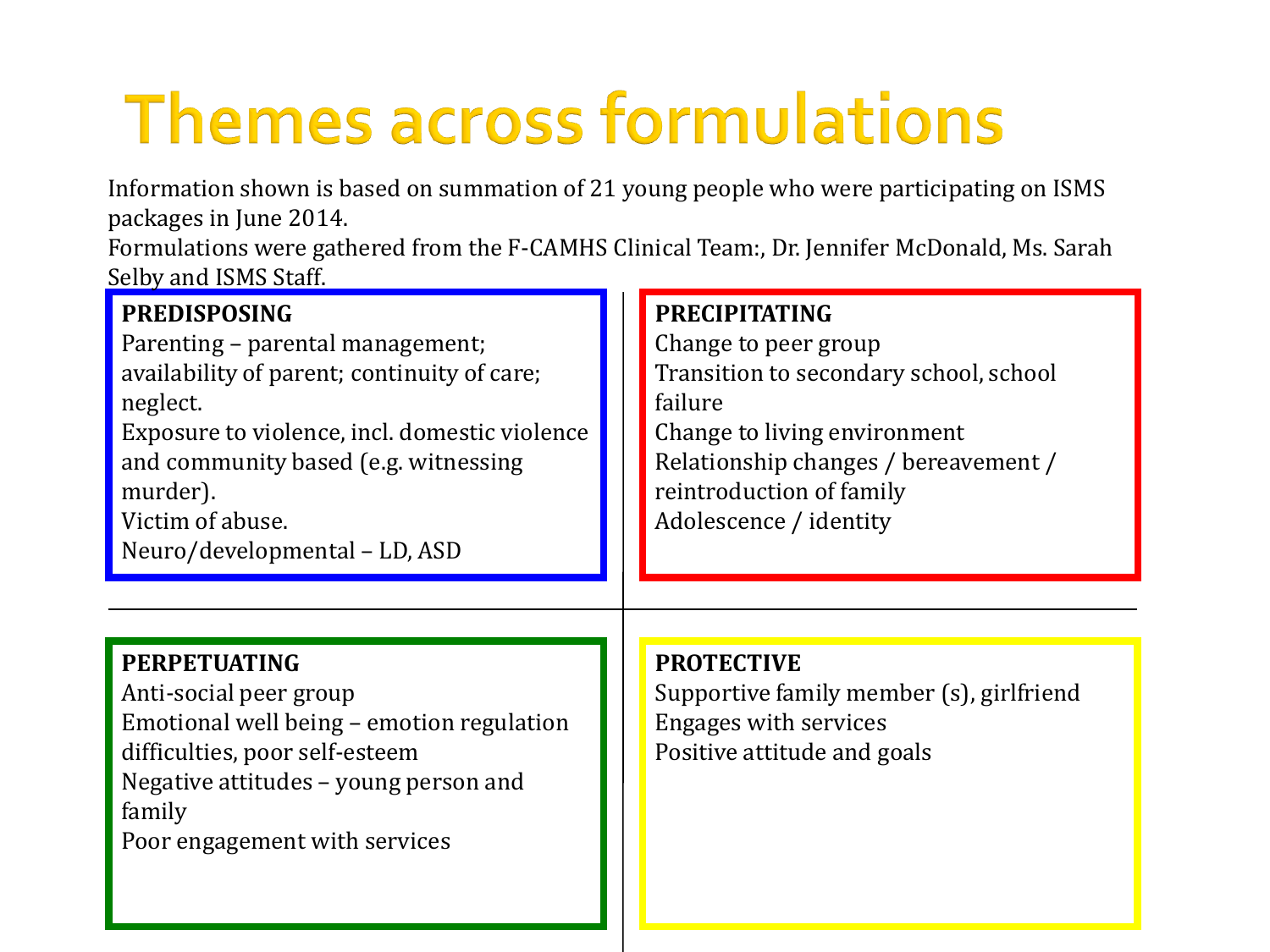

#### **Graph showing SAVRY Factors Present/Partially Present in the ISMS Population (N=21)**

**SAVRY Factors**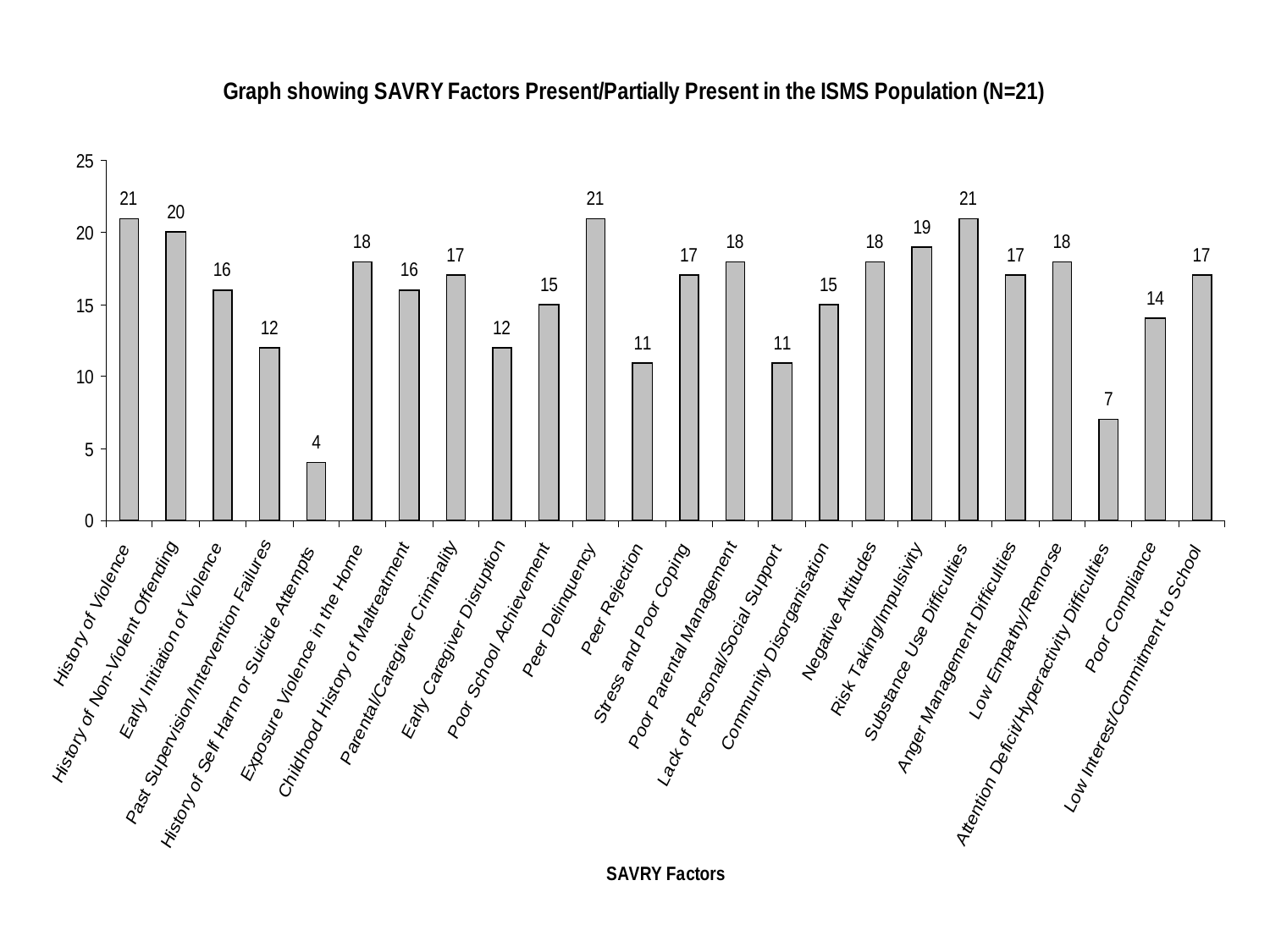#### **CBCL- Main Scales**

#### **Table showing total number of concerning problems on CBCL main scales**

| <b>Area on CBCL</b>                                                                                                                                                                          |    | Concerning<br><b>Score</b> |  |
|----------------------------------------------------------------------------------------------------------------------------------------------------------------------------------------------|----|----------------------------|--|
|                                                                                                                                                                                              |    | $\frac{0}{0}$              |  |
| <b>Main Scales</b>                                                                                                                                                                           |    |                            |  |
| <b>Total Problems</b>                                                                                                                                                                        |    | 76%                        |  |
| Combination across; attention problems, social problems, thought problems, aggressive<br>behaviour, rule breaking behaviour, withdrawn/depressed, anxious/depressed & somatic<br>complaints. |    |                            |  |
| <b>Externalising Problems</b>                                                                                                                                                                | 23 | 92%                        |  |
| Combination across aggressive behaviour and rule breaking behaviour.                                                                                                                         |    |                            |  |
| <b>Internalising Problems</b>                                                                                                                                                                | 10 | 40%                        |  |
| Combination across withdrawn/depressed, anxious/depressed $\&$ somatic complaints.                                                                                                           |    |                            |  |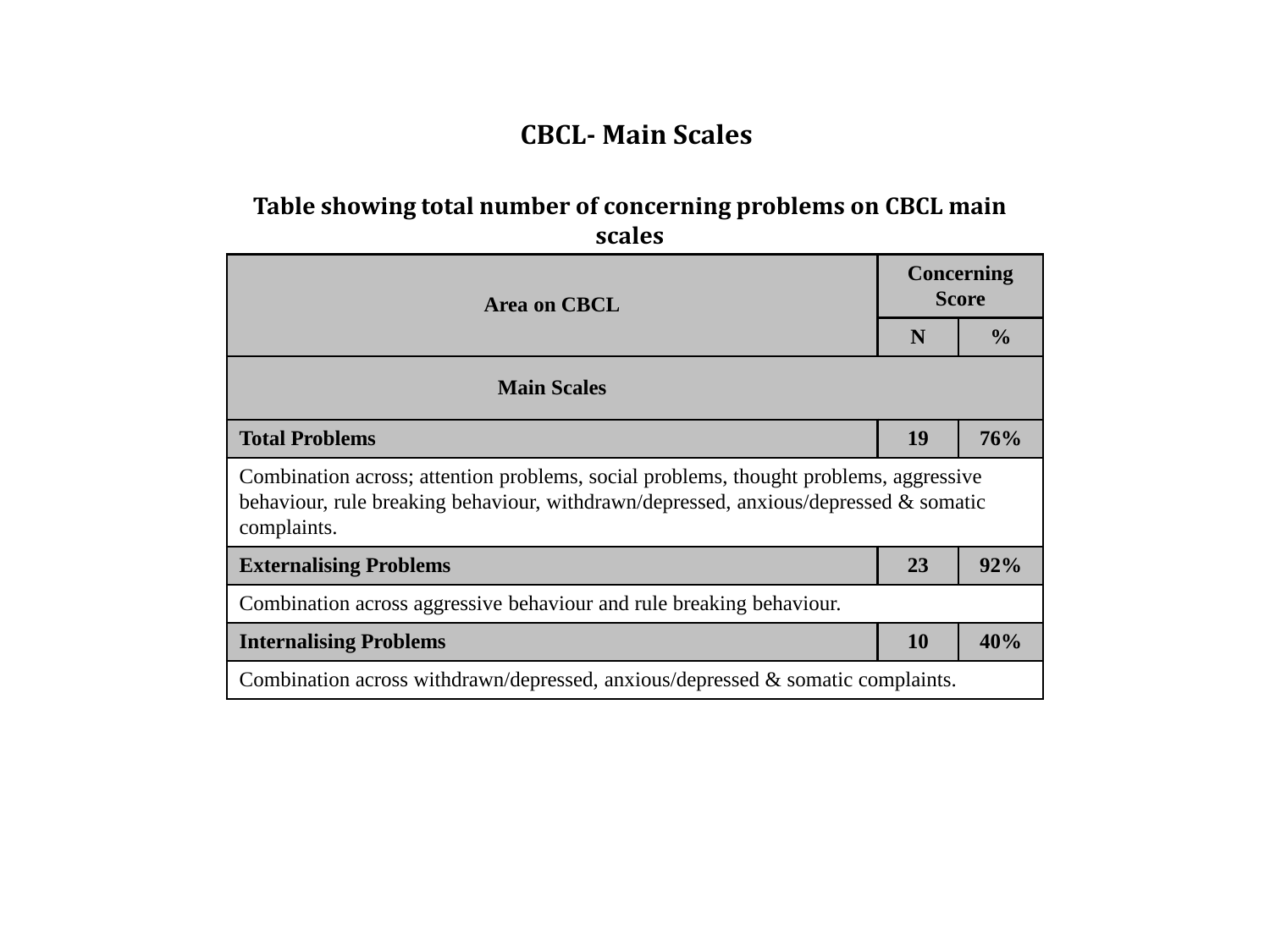## **CBCL- Syndrome Scales**

#### **Table showing total number of concerning problems on CBCL syndrome scales**

| <b>Sub Scales</b>                                                                                                                                                         |    |     |  |
|---------------------------------------------------------------------------------------------------------------------------------------------------------------------------|----|-----|--|
| <b>Rule Breaking Behaviour</b>                                                                                                                                            | 22 | 88% |  |
| Drinks alcohol, not guilty, breaks rules, bad friends, lies, cheats, prefers older children, runs away,<br>steals, thinks about sex, uses drugs, vandalises, truants.     |    |     |  |
| <b>Aggressive Behaviour</b>                                                                                                                                               | 16 | 64% |  |
| Argues, demands attention, destroys own & others things, disobeys, fights, attacks, screams,<br>stubborn, mood changes, sulks, suspicious, teases, has temper, threatens. |    |     |  |
| <b>Thought Problems</b>                                                                                                                                                   | 10 | 40% |  |
| Can't get mind off certain thoughts, nervous movements, picks skin or other body parts, strange<br>behaviour or ideas, stores up things they don't need.                  |    |     |  |
| <b>Social Problems</b>                                                                                                                                                    | 10 | 40% |  |
| Doesn't get along with/not liked by other kids, easily jealous, feels others are out to get them, too<br>dependent-clings to adults, teased a lot.                        |    |     |  |
| <b>Anxious/Depressed</b>                                                                                                                                                  | 8  | 32% |  |
| Cries, has fears, fears school, fears will do bad, has to be perfect, unloved, worthless, nervous,<br>fearful, guilty, self conscious, talks about suicide, worries.      |    |     |  |
| <b>Withdrawn/Depressed</b>                                                                                                                                                | 7  | 28% |  |
| Enjoys little, prefers to be alone, won't talk, secretive, shy, lacks energy, sad, withdrawn.                                                                             |    |     |  |
| <b>Attention Problems</b>                                                                                                                                                 | 5  | 20% |  |
| Difficulty concentration, inattentive, daydreams, fails to finish tasks, can't sit still.                                                                                 |    |     |  |
| <b>Somatic Complaints</b>                                                                                                                                                 | 1  | 4%  |  |
| Nightmares, constipated, dizzy, tired, aches, headaches, nausea, eye problems, skin problems,<br>stomach-aches, vomiting.                                                 |    |     |  |

#### **Graph showing total number of concerning problems on CBCL syndrome scales**

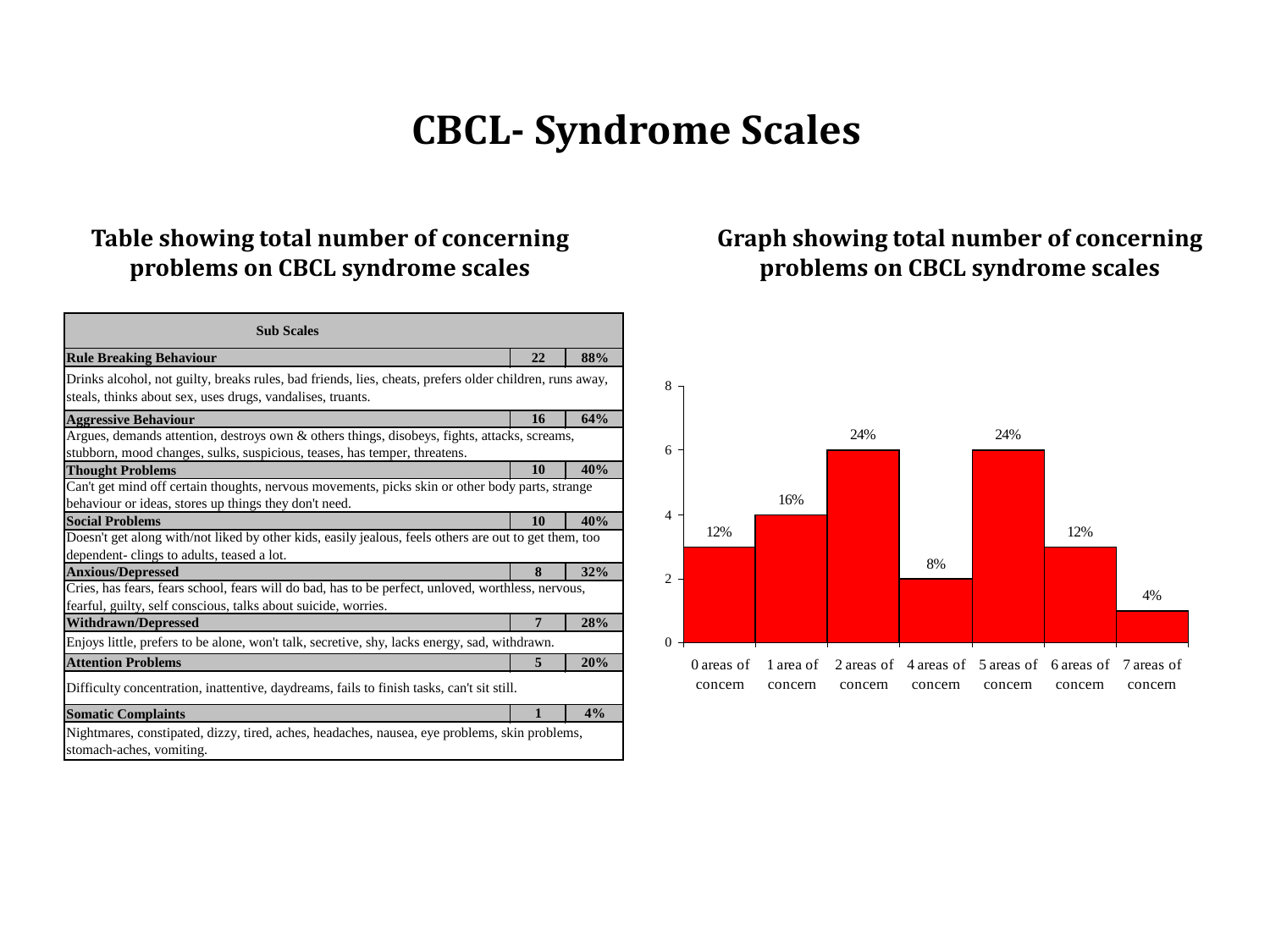#### **CBCL- DSM Orientated Scales**

#### **Table showing total number of concerning problems on DSM- orientated scales**

| <b>Area on CBCL - Diagnosis Orientated Scales</b>                                                                                                   |    | <b>Concerning Score</b> |  |
|-----------------------------------------------------------------------------------------------------------------------------------------------------|----|-------------------------|--|
| Areas comprise of items identified by experts as very consistent with diagnostic<br>categories                                                      | N  | $\frac{0}{0}$           |  |
| <b>Conduct Problems</b>                                                                                                                             | 22 | 88%                     |  |
| Mean, attacks, bad friends, truants, vandalises, steals, breaks rules, no guilt, swears, lies, cheats.                                              |    |                         |  |
| <b>Affective Problems</b>                                                                                                                           | 14 | 56%                     |  |
| Enjoys little, cries, doesn't eat, reels worthless, guilty, tired, sleep problems,<br>under active, cad, harms self, talks about suicide            |    |                         |  |
| <b>Oppositional Defiant Problems</b>                                                                                                                | 12 | 48%                     |  |
| Argues, disobeys at home, disobeys at school, stubborn, has temper.                                                                                 |    |                         |  |
| <b>Post Traumatic Stress Problems</b>                                                                                                               | 10 | 40%                     |  |
| Argues, difficulty concentrating, can't get mind off certain thoughts, sad,<br>nervous fearful secretive                                            |    |                         |  |
| <b>Anxiety Problems</b>                                                                                                                             | 8  | 32%                     |  |
| Dependent on adults, fears schools, nervous, fearful, worries.                                                                                      |    |                         |  |
| <b>Obsessive Compulsive Problems</b>                                                                                                                | 8  | 32%                     |  |
| Can't get mid off certain thoughts, tears they will do bad, has to be perfect, feels<br>multy repeate certain acte worries strange ideas/hebaviours |    |                         |  |
| <b>Attention Deficit Hyperactivity Problems</b>                                                                                                     | 8  | 32%                     |  |
| Fails to finish tasks, difficulty concentrating, can't sit still, impulsive,<br>inattentive talks too much                                          |    |                         |  |
|                                                                                                                                                     |    |                         |  |
| <b>Sluggish Cognitive Tempo</b>                                                                                                                     | 7  | 28%                     |  |
| Confused, daydreams, stares, lacks energy.                                                                                                          |    |                         |  |
| <b>Somatic Problems</b>                                                                                                                             | 1  | 4%                      |  |
| Aches, headaches, nausea, eye problems, stomach aces, vomiting.                                                                                     |    |                         |  |

#### **Graph showing total number of concerning problems on DSM- orientated scales**

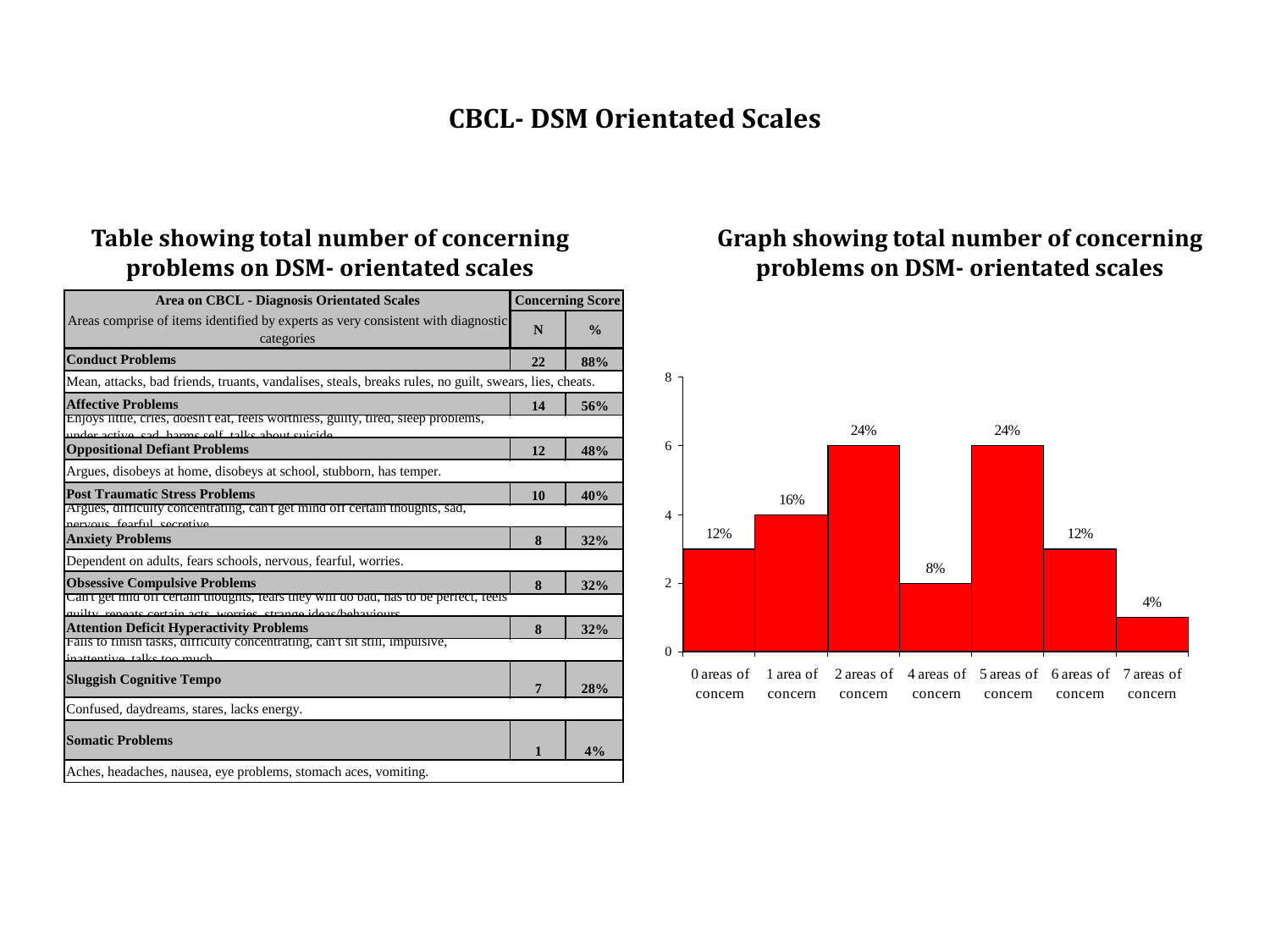#### **Assessment Checklist for Adolescents Scales**

#### **Table showing total number of concerning problems on ACA scales**

| Area on Assessment Checklist for Adolescents (ACA)                                                                                                                             |                | <b>Concerning Score</b> |  |
|--------------------------------------------------------------------------------------------------------------------------------------------------------------------------------|----------------|-------------------------|--|
|                                                                                                                                                                                |                | $\frac{0}{0}$           |  |
| <b>Social Instability / Behavioural Dysregulation</b>                                                                                                                          | 23             | 92%                     |  |
| Changes friends quickly, manipulates friends, prefers adults, acts like an adult, too friendly with<br>strangers, upsets people without good reason, lacks empathy, impulsive. |                |                         |  |
| <b>Emotional Dysregulation</b>                                                                                                                                                 | 19             | 76%                     |  |
| Extreme emotional reaction to minor events, intense reactions to criticism, sudden mood changes,<br>feels victimised, distrusts friends                                        |                |                         |  |
| <b>Non Reciprocal</b>                                                                                                                                                          | 19             | 76%                     |  |
| Does not show affection, hides feelings, resists being comforted, uncaring, withdrawn.<br><b>Dissociation/Trauma Symptoms</b><br>12<br>48%                                     |                |                         |  |
| Appears dazed/spaced out, can't tell if experiences are real, feels like things or people aren't real, has                                                                     |                |                         |  |
| nightmares about specific events/people.                                                                                                                                       |                |                         |  |
| <b>Suicide Disclosure</b>                                                                                                                                                      | 9              | 36%                     |  |
| Attempts suicide, threatens to kill or injure herself, describes how would kill self.                                                                                          |                |                         |  |
| <b>Sexual behaviour</b>                                                                                                                                                        | 9              | 36%                     |  |
| Inappropriate sexual behaviour, sexual relations with adult, preoccupied with sex, involves others in<br>sexual behaviour, inappropriately shows genitals to others.           |                |                         |  |
| <b>Food Maintenance Behaviour</b>                                                                                                                                              | $\overline{2}$ | 8%                      |  |
| Eats secretly, eats too much, gorges food, hides or stores food, steals food, binge eats.                                                                                      |                |                         |  |

#### **Graph showing total number of concerning problems on ACA scales**

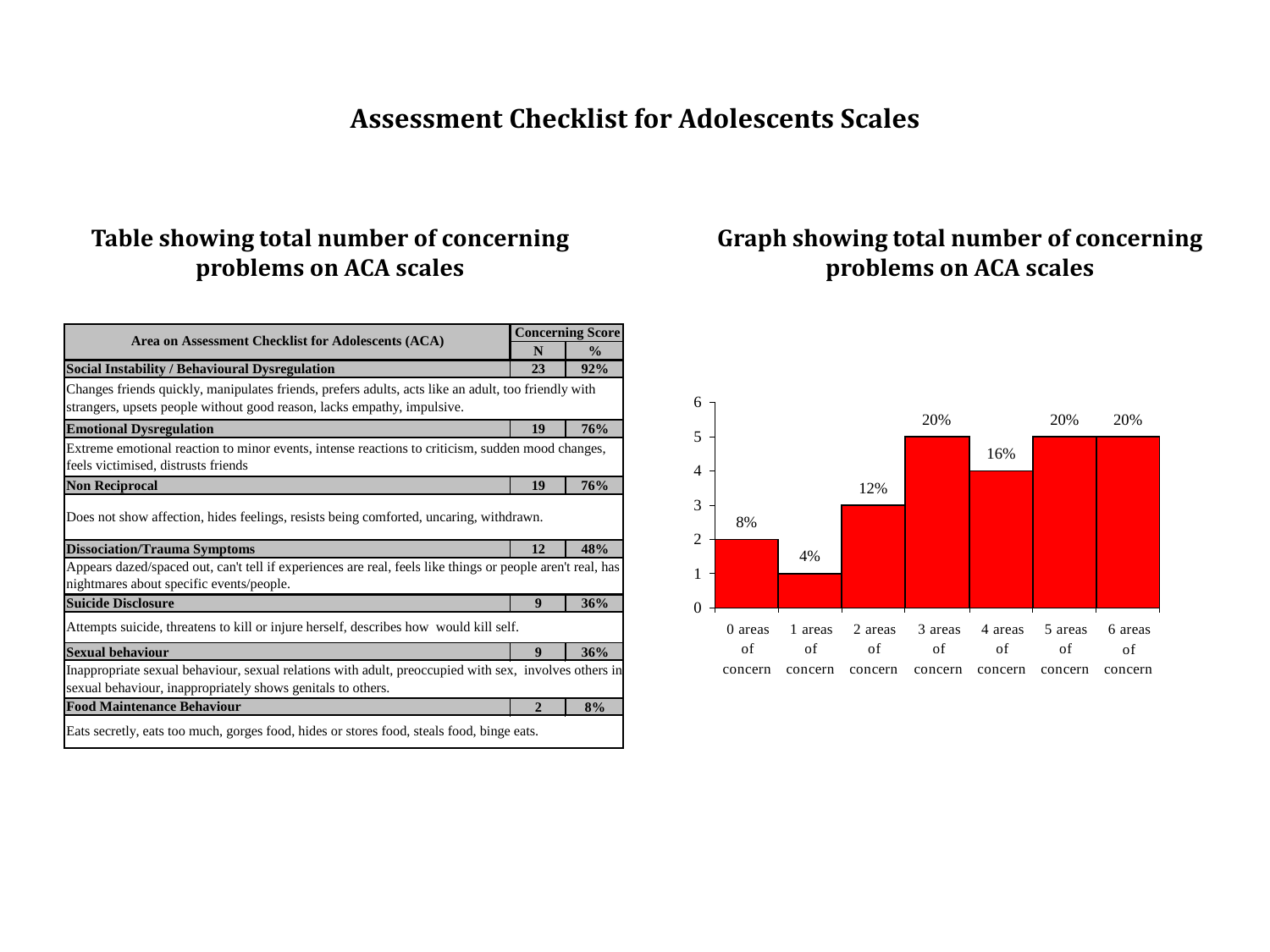**Relationship Problems Questionnaire**

**Graph showing the number and percentage of young people aged 14 - 18 years at potential risk and unlikely risk of clinically significant attachment difficulties**



Results are based on scores collected from the Relationship Problems Questionnaire (Minnis et al., 2013).

A total score of 7 or more is indicative of clinically significant attachment difficulties.